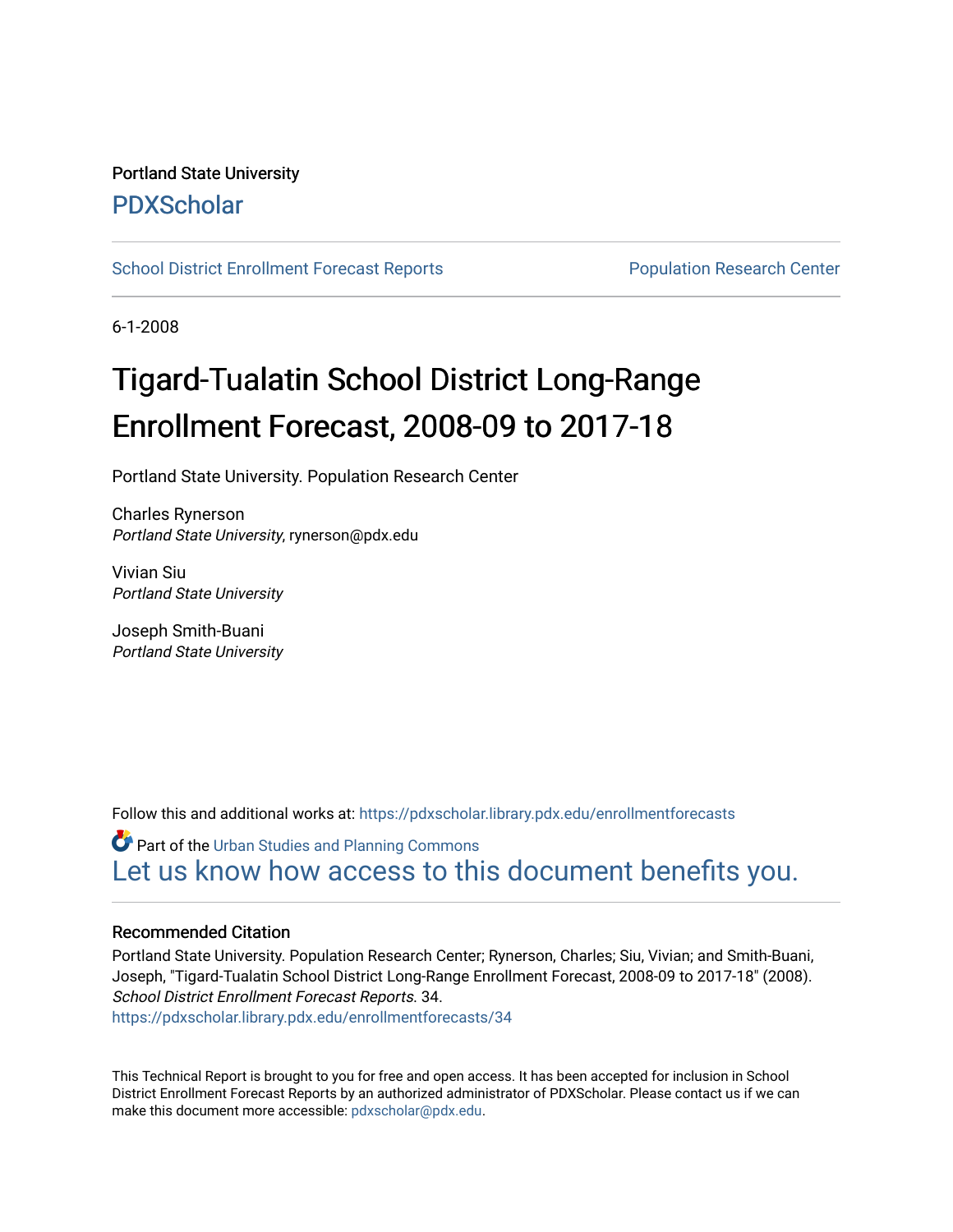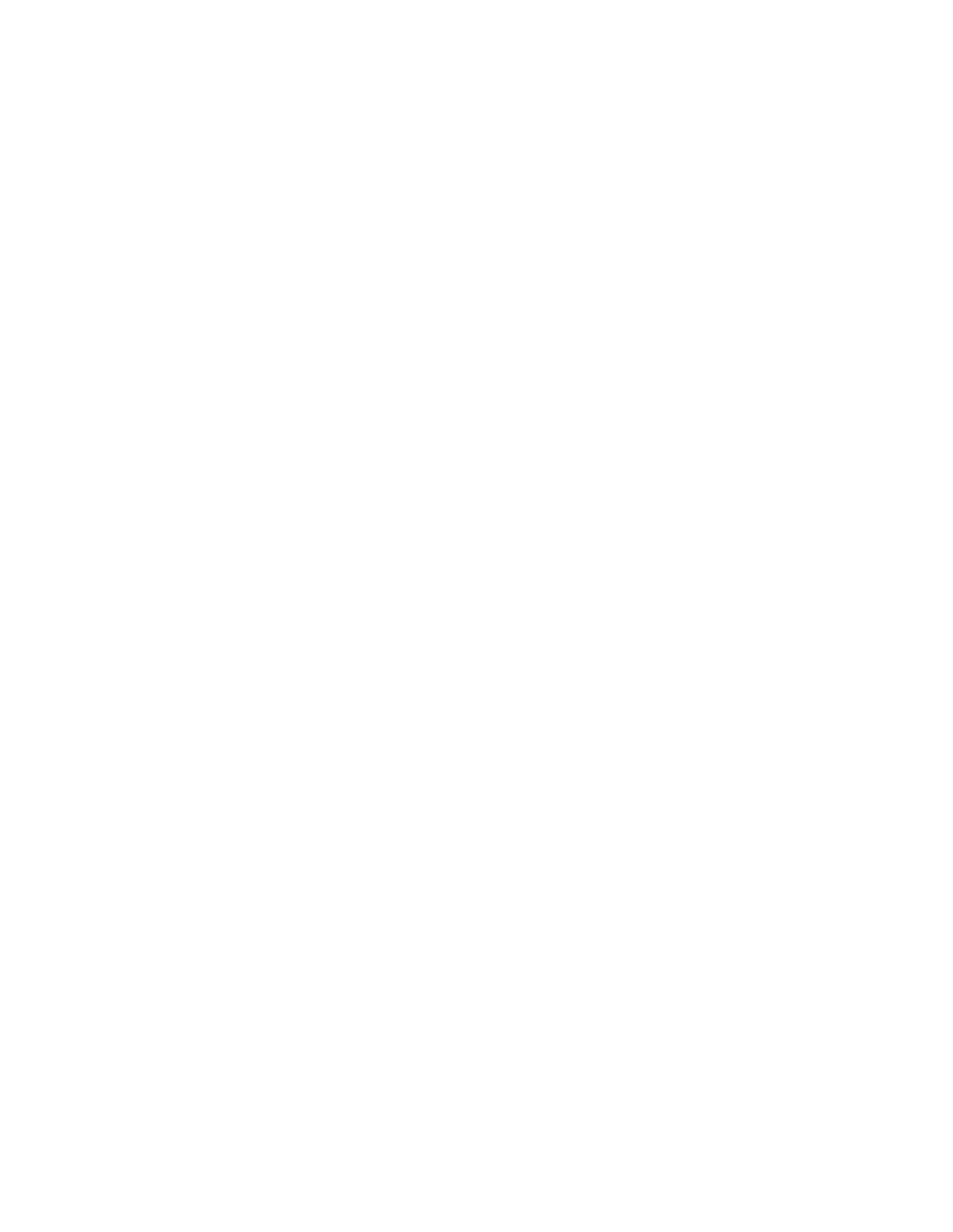# **TIGARD-TUALATIN SCHOOL DISTRICT LONG-RANGE ENROLLMENT FORECASTS 2008-09 TO 2017-18**

**Prepared By Population Research Center Portland State University** 

**JUNE, 2008** 

**Project Staff: Charles Rynerson Vivian Siu Joseph Smith-Buani**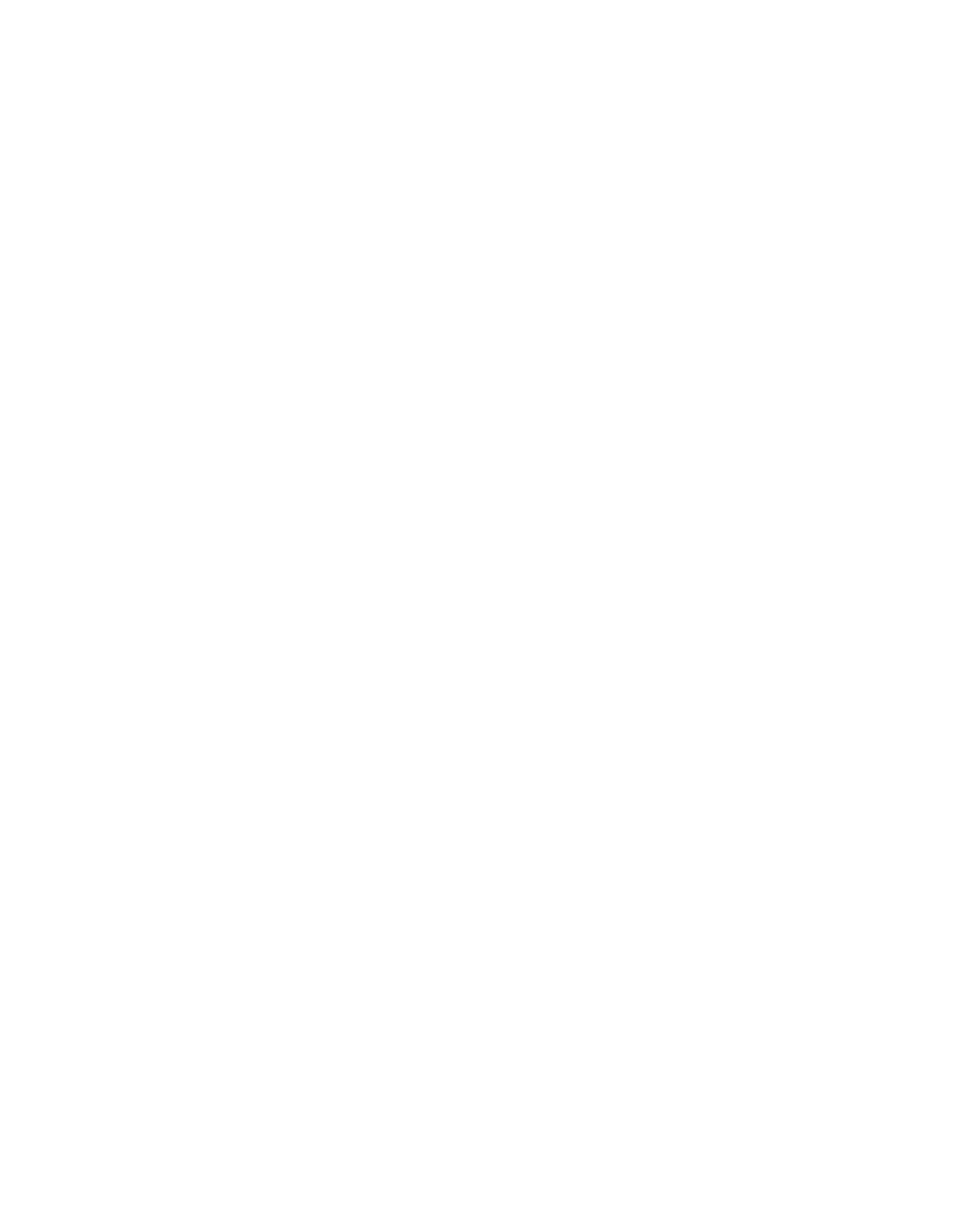# **CONTENTS**

\_\_\_\_\_\_\_\_\_\_\_\_\_\_\_\_\_\_\_\_\_\_\_\_\_\_\_\_\_\_\_\_\_\_\_\_\_\_\_\_\_\_\_\_\_\_\_\_\_\_\_\_\_\_\_\_\_\_\_\_\_\_\_\_\_\_\_\_\_\_\_\_

# **TABLES AND CHARTS**

| Table A. Historic and Forecast Enrollment, Tigard-Tualatin School District 2      |  |
|-----------------------------------------------------------------------------------|--|
|                                                                                   |  |
|                                                                                   |  |
| Table 3. Estimated and Forecast Births, Tigard-Tualatin School District15         |  |
| Table 4. Population by Age Group, Tigard-Tualatin School District, 1990 to 202016 |  |
| Table 5. Estimated and Forecast Capture Rates, Tigard-Tualatin School District18  |  |
| Table 6. Grade Progression Rates, Tigard-Tualatin S. D. History and Forecast18    |  |
|                                                                                   |  |
|                                                                                   |  |
|                                                                                   |  |
|                                                                                   |  |

\_\_\_\_\_\_\_\_\_\_\_\_\_\_\_\_\_\_\_\_\_\_\_\_\_\_\_\_\_\_\_\_\_\_\_\_\_\_\_\_\_\_\_\_\_\_\_\_\_\_\_\_\_\_\_\_\_\_\_\_\_\_\_\_\_\_\_\_\_\_\_\_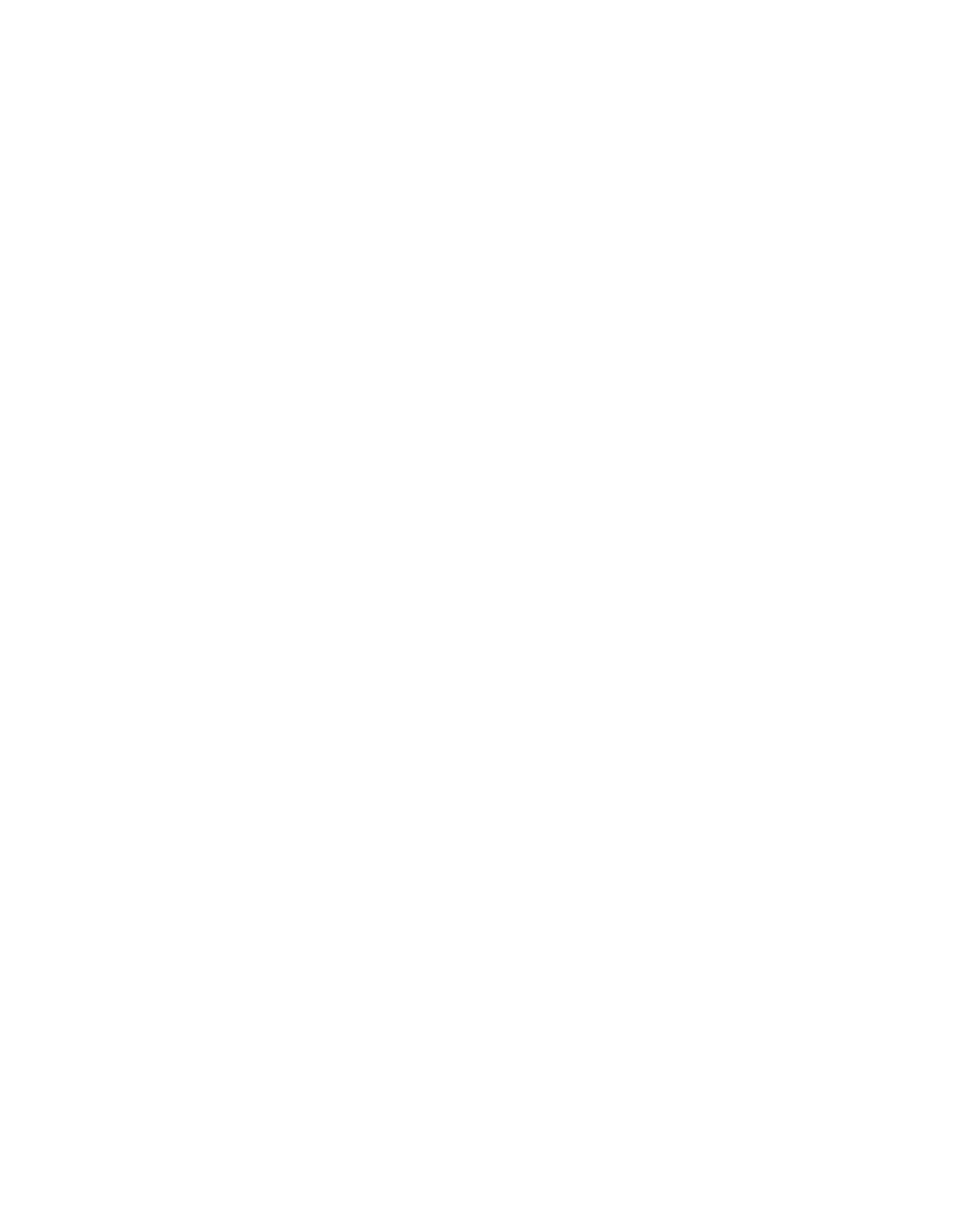# **EXECUTIVE SUMMARY**

To address their *long-range* planning needs, The Tigard-Tualatin School District (TTSD) requested that PRC prepare 10 year enrollment forecasts for the District and each of its existing schools. This forecast for the 2008-09 through 2017-18 school years has been prepared as a supplement to the 2008-09 to 2012-13 forecast that was presented to the TTSD Board in December, 2007. Forecasts for 2008-09 and 2009-10 for the District and its schools are identical to those published in December, and secondary school forecasts are unchanged through 2012-13. Elementary schools undergo small revisions beginning in 2010-11 due to the availability of updated birth data.

\_\_\_\_\_\_\_\_\_\_\_\_\_\_\_\_\_\_\_\_\_\_\_\_\_\_\_\_\_\_\_\_\_\_\_\_\_\_\_\_\_\_\_\_\_\_\_\_\_\_\_\_\_\_\_\_\_\_\_\_\_\_\_\_\_\_\_\_\_\_\_\_

Total K-12 enrollment in the TTSD has grown in 19 of the past 20 years. New housing development has contributed to enrollment growth throughout that period. Sustained growth in elementary enrollment from the late 1980s to the mid 1990s and the more recent growth in high school enrollment were influenced by the rapid increase in births caused by the "echo" of the baby boom. Since the late 1990s, a growing Latino population has also been a major contributor to the District's enrollment growth.

Under current plans there is a shrinking amount of developable residential land in the District's communities. If plans remain unchanged and new housing construction returns to recent levels after the current downturn, the District will be near its residential capacity by the end of the 10 year horizon of these forecasts. However, additional residential capacity may be added in the West Bull Mountain area, where concept planning for areas added to the Urban Growth Boundary in 2002 is underway. Also, recent comprehensive plans envision development in the town centers of the Cities of Tigard and Tualatin that includes a mix of higher-density and affordable housing.

The District's population is aging, but we forecast that school age population will grow due to an increasing number of births as well as continued migration into the area. We conclude that the planned, proposed, and potential new housing development will support modest household and population growth.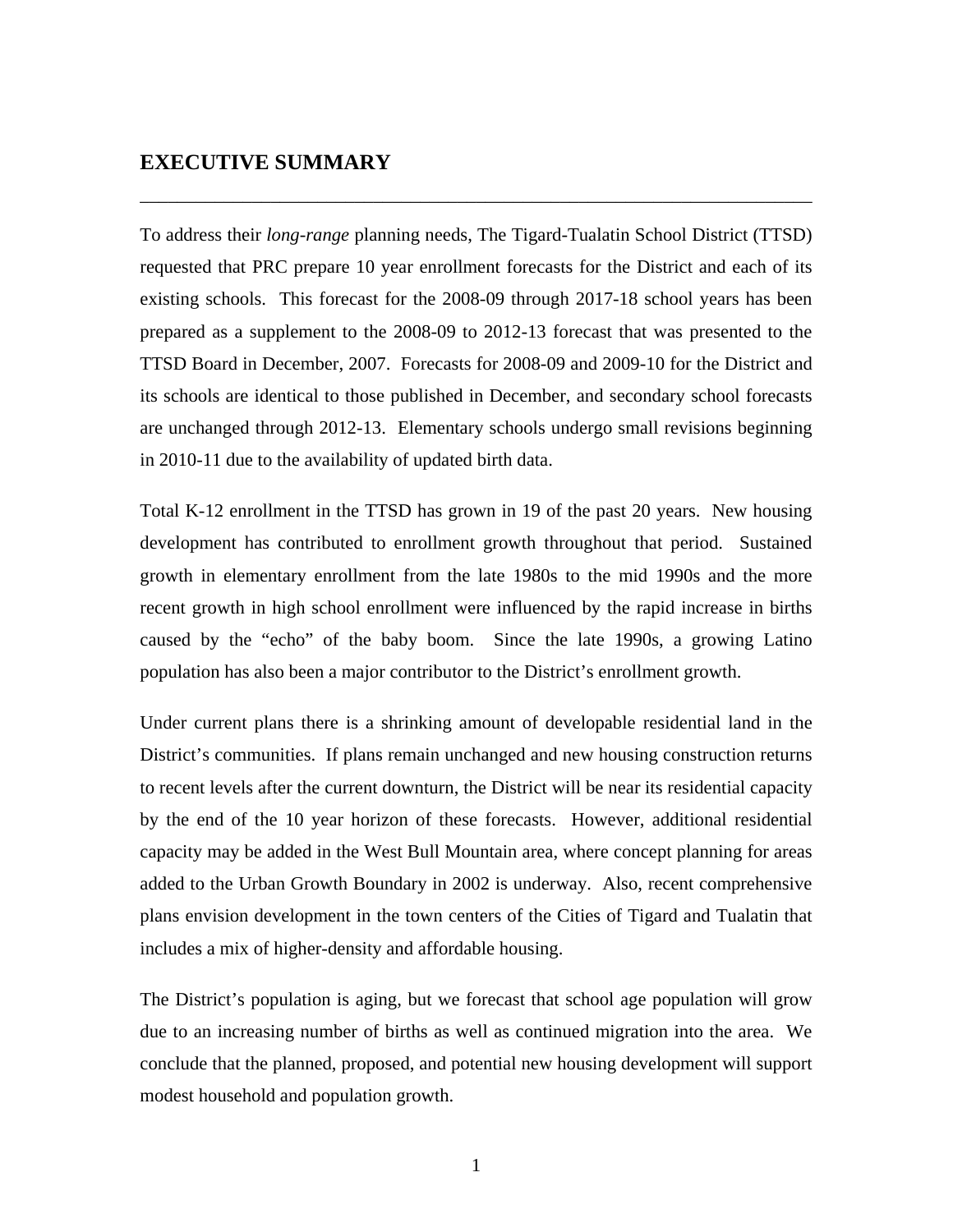Overall K-12 enrollment is forecast to increase by 11 percent in the next 10 years. The growth of about 1,400 students is similar to the K-12 growth of the past 10 years, but the pattern of growth by grade level differs. High schools have led the District's growth in recent years, but are expected to grow very little over the next five years between 2007- 08 and 2012-13. In this first five year increment, growth is concentrated at the elementary and middle school levels. During the last five years, 2012-13 to 2017-18, forecast growth is more balanced among the grade levels, with average annual growth rates at or near one percent for elementary, middle, and high school.

Table A compares the historic and forecast growth for the District by five year increment. More detailed forecasts for the District as well as forecasts for individual schools under their current boundaries and grade configurations are in the "Enrollment Forecasts" section of this report. Additional information about recent population, housing, and enrollment trends may be found in the December 2007 report, *Tigard-Tualatin School District Enrollment Forecast Update, 2008-09 to 2012-13.* 

|                       | <b>Historic and Forecast Enrollment</b> | Table A    | <b>Tigard-Tualatin School District</b> |                 |           |
|-----------------------|-----------------------------------------|------------|----------------------------------------|-----------------|-----------|
|                       |                                         | Actual     |                                        | <b>Forecast</b> |           |
|                       | 1997-98                                 | 2002-03    | 2007-08                                | 2012-13         | 2017-18   |
| <b>District Total</b> | 11,062                                  | 11,913     | 12,460                                 | 13,158          | 13,892    |
| 5 year change         |                                         | 851<br>8%  | 547<br>5%                              | 698<br>6%       | 734<br>6% |
| $K-5$                 | 5,095                                   | 5,380      | 5,672                                  | 6,072           | 6,405     |
| 5 year change         |                                         | 285<br>6%  | 292<br>5%                              | 400<br>7%       | 333<br>5% |
| $6 - 8$               | 2,592                                   | 2,834      | 2,855                                  | 3,065           | 3,222     |
| 5 year change         |                                         | 242<br>9%  | 21<br>1%                               | 210<br>7%       | 157<br>5% |
| $9 - 12$              | 3,375                                   | 3,699      | 3,933                                  | 4,021           | 4,265     |
| 5 year change         |                                         | 324<br>10% | 234<br>6%                              | 88<br>2%        | 244<br>6% |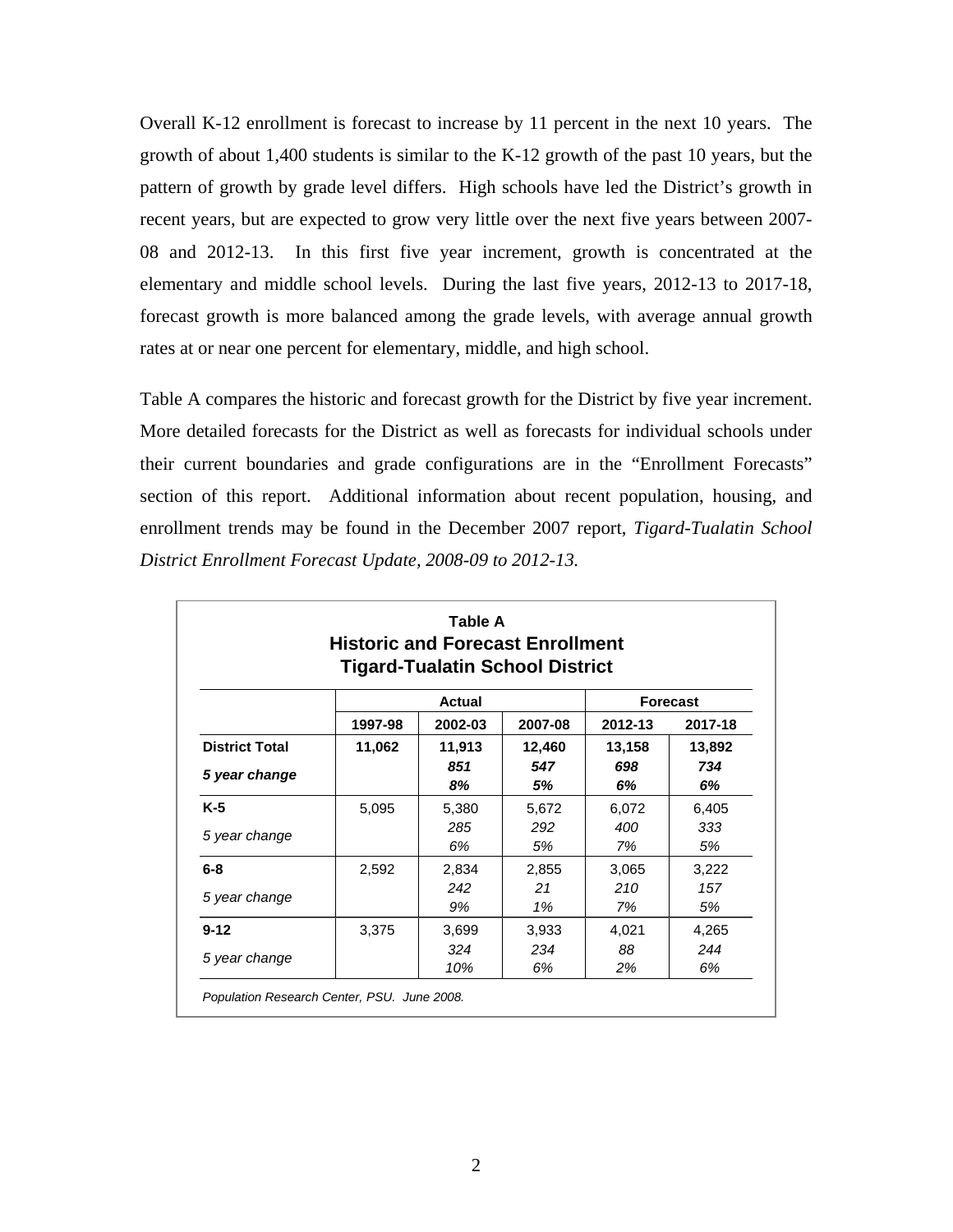## **BACKGROUND**

The Tigard-Tualatin School District (TTSD) has annually updated enrollment forecasts for a variety of planning needs. The Portland State University Population Research Center (PRC) has prepared the District's enrollment forecasts for a five year planning horizon in each of the past two years, and presented results to the TTSD Board most recently in December, 2007.

\_\_\_\_\_\_\_\_\_\_\_\_\_\_\_\_\_\_\_\_\_\_\_\_\_\_\_\_\_\_\_\_\_\_\_\_\_\_\_\_\_\_\_\_\_\_\_\_\_\_\_\_\_\_\_\_\_\_\_\_\_\_\_\_\_\_\_\_\_\_\_\_

To address their *long-range* planning needs, TTSD requested that PRC prepare 10 year enrollment forecasts for the District and each of its existing schools. A new model using somewhat different methodology was required to produce the 10 year forecasts through the 2017-18 school year. This year, in order to complete the *mid-range* forecasts under the usual timeline in the Fall, the 10 year forecast has been prepared as a supplement to the five year forecast. Because the historic enrollment data has not changed since the mid-range forecast was prepared, we did not anticipate a need to significantly revise the existing forecast. In fact, the forecasts for 2008-09 and 2009-10 for all schools are identical to those published in December, and secondary school forecasts are unchanged through 2012-13. Elementary schools undergo small revisions beginning in 2010-11 due to the availability of updated birth data for calendar years 2005 and 2006.

This report includes a discussion of the similarities and differences between mid-range and long-range forecasts, the methodology and assumptions used in the long-range forecasts, and the results of the district-wide enrollment forecasts and individual school forecasts. More detailed information about the District's recent population, housing, and enrollment trends is included in the December 2007 report, *Tigard-Tualatin School District Enrollment Forecast Update, 2008-09 to 2012-13.*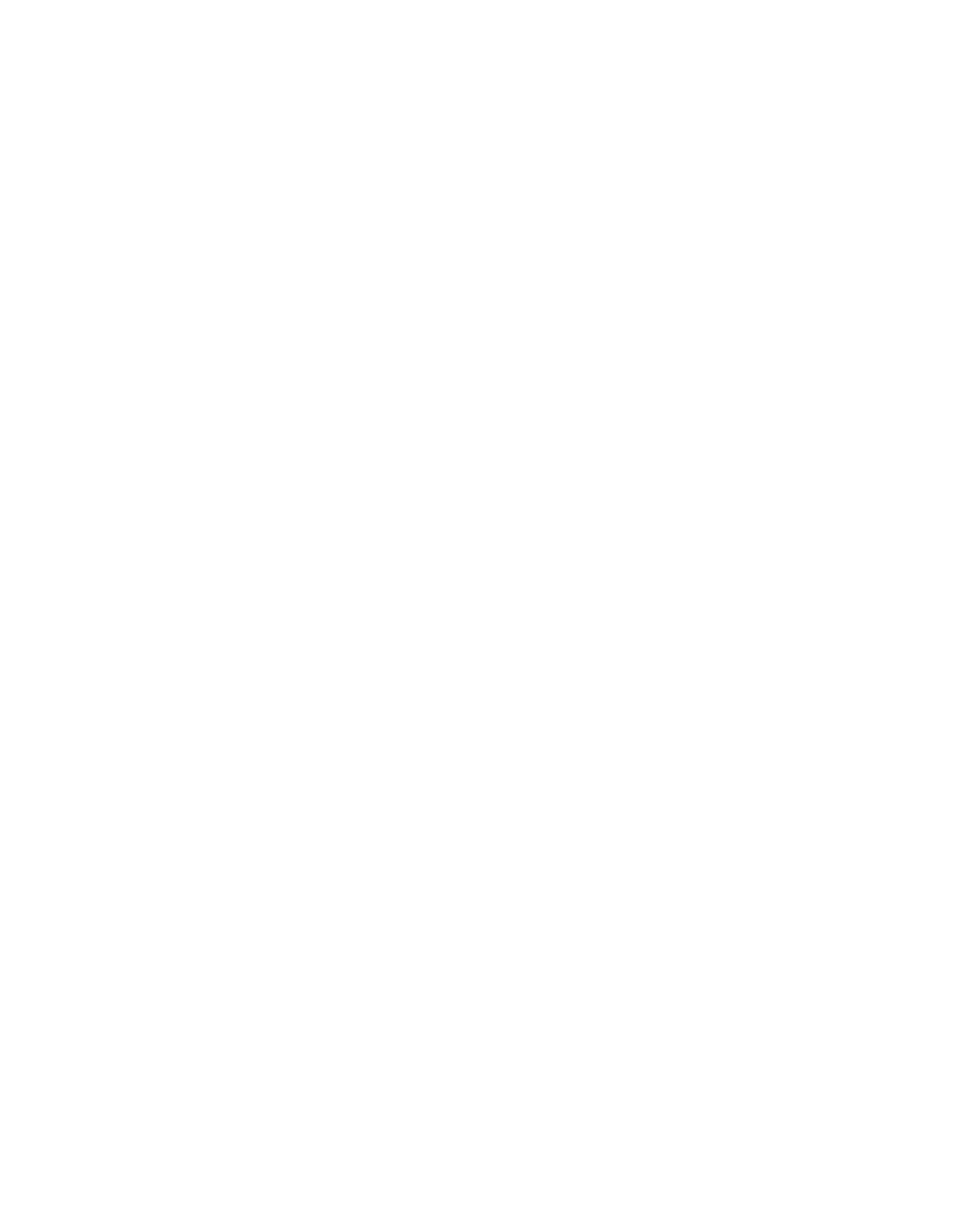# **ENROLLMENT TRENDS**

Total K-12 enrollment in the Tigard-Tualatin School District has grown in 19 of the past 20 years. Table 1 on the next page summarizes the enrollment history for the District by grade level annually for the most recent 10 year period, from 1997-98 to 2007-08. In most years shown in the table, the District added between 100 and 200 students, experiencing growth rates of one to two percent. Cumulative growth for the entire period was about 1,400 students, or 12 percent.

\_\_\_\_\_\_\_\_\_\_\_\_\_\_\_\_\_\_\_\_\_\_\_\_\_\_\_\_\_\_\_\_\_\_\_\_\_\_\_\_\_\_\_\_\_\_\_\_\_\_\_\_\_\_\_\_\_\_\_\_\_\_\_\_\_\_\_\_\_\_\_\_

Like many Oregon districts, the TTSD's biggest growth rates over the past 10 years have been in high school, reflecting the "echo" of the baby boom that caused births to soar between the early 1980s and early 1990s. Enrollment in grades 9-12 is now 16 percent higher than in 1997-98.

TTSD has also experienced significant growth of 11 percent at the elementary level and 10 percent at the middle school level in the past 10 years. Almost without exception, Oregon districts that have added enrollment below the high school level in recent years have had either lots of new housing, large increases in Latino enrollment, or both. Since the end of the early 1980s recession, the District has consistently added between 300 and 600 single family homes each year. We estimate that in Fall 2007 about 1,700 TTSD students resided in new single family homes built between 2000 and 2006, exceeding the District's overall growth. The number of Latino students enrolled in TTSD schools grew by about 1,600 between Fall 1997 and Fall 2007. Together, the housing growth and the Latino enrollment growth have offset the aging of the overall population, a major demographic phenomenon that might have caused enrollment to decline.

Boundary changes and new school openings make long term comparisons for individual schools difficult, but Table 2 shows that enrollments are more balanced now than they were five years ago. That is, the range between the enrollment at the largest and smallest school at each level (elementary, middle, and high) has narrowed.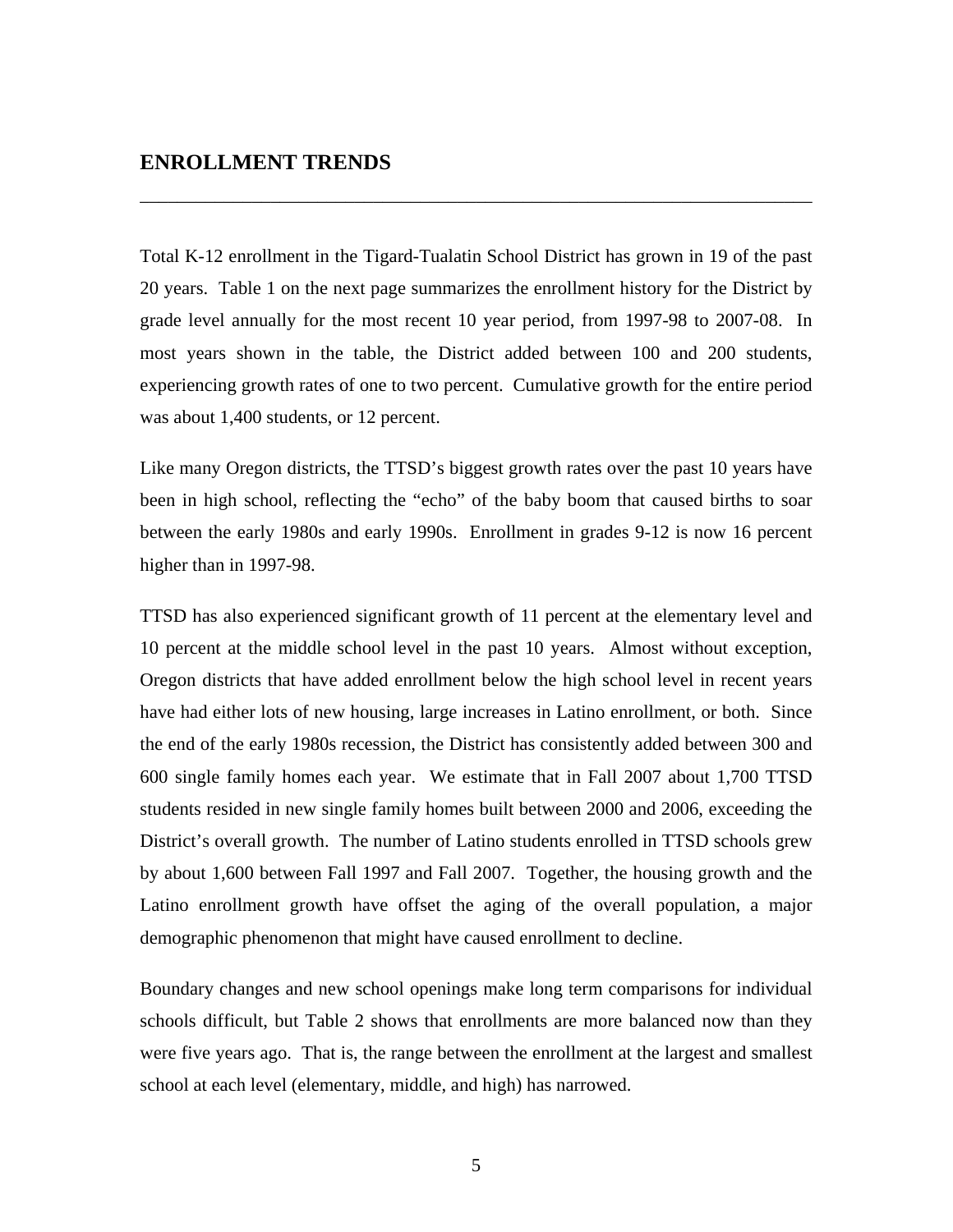|                         |         |         |         |                                      | Table 1     | Tigard-Tualatin School District, Enrollment History, 1997-98 to 2007-08 |                                      |         |         |                                       |         |
|-------------------------|---------|---------|---------|--------------------------------------|-------------|-------------------------------------------------------------------------|--------------------------------------|---------|---------|---------------------------------------|---------|
| Grade                   | 1997-98 | 1998-99 | 1999-00 | 2000-01                              | 2001-02     | 2002-03                                                                 | 2003-04                              | 2004-05 | 2005-06 | 2006-07                               | 2007-08 |
| Κ                       | 776     | 785     | 806     | 813                                  | 835         | 831                                                                     | 779                                  | 807     | 893     | 906                                   | 860     |
| $\mathbf{1}$            | 906     | 893     | 857     | 869                                  | 901         | 909                                                                     | 906                                  | 921     | 900     | 990                                   | 984     |
| $\overline{\mathbf{2}}$ | 854     | 926     | 882     | 855                                  | 874         | 937                                                                     | 912                                  | 887     | 944     | 905                                   | 1,017   |
| 3                       | 857     | 868     | 925     | 894                                  | 889         | 878                                                                     | 926                                  | 920     | 897     | 964                                   | 903     |
| 4                       | 876     | 871     | 890     | 978                                  | 902         | 906                                                                     | 877                                  | 913     | 940     | 931                                   | 963     |
| 5                       | 826     | 908     | 867     | 904                                  | 993         | 919                                                                     | 899                                  | 914     | 900     | 975                                   | 945     |
| 6                       | 852     | 857     | 885     | 885                                  | 918         | 1,008                                                                   | 924                                  | 926     | 913     | 910                                   | 965     |
|                         | 879     | 862     | 861     | 916                                  | 899         | 912                                                                     | 990                                  | 945     | 950     | 929                                   | 937     |
| 8                       | 861     | 886     | 877     | 875                                  | 918         | 914                                                                     | 915                                  | 1,003   | 969     | 957                                   | 953     |
| 9                       | 919     | 910     | 928     | 933                                  | 928         | 991                                                                     | 952                                  | 971     | 1,066   | 992                                   | 1,015   |
| 10                      | 903     | 908     | 898     | 928                                  | 948         | 923                                                                     | 977                                  | 951     | 952     | 1,033                                 | 1,015   |
| 11                      | 830     | 908     | 865     | 891                                  | 933         | 963                                                                     | 891                                  | 942     | 932     | 910                                   | 1,007   |
| 12                      | 723     | 709     | 790     | 764                                  | 827         | 822                                                                     | 844                                  | 890     | 874     | 898                                   | 890     |
| US <sup>*</sup>         | 0       | 14      | 0       | $\mathbf 0$                          | $\mathbf 0$ | 0                                                                       | 18                                   | 20      | 3       | $\overline{7}$                        | 6       |
| <b>Total</b>            | 11,062  | 11,305  | 11,331  | 11,505                               | 11,765      | 11,913                                                                  | 11,810                               | 12,010  | 12,133  | 12,307                                | 12,460  |
|                         |         | 243     | 26      | 174                                  | 260         | 148                                                                     | $-103$                               | 200     | 123     | 174                                   | 153     |
| Annual change           |         | 2.2%    | 0.2%    | 1.5%                                 | 2.3%        | 1.3%                                                                    | $-0.9%$                              | 1.7%    | 1.0%    | 1.4%                                  | 1.2%    |
| $K-5$                   | 5,095   | 5,251   | 5,227   | 5,313                                | 5,394       | 5,380                                                                   | 5,299                                | 5,362   | 5,478   | 5,671                                 | 5,672   |
| $6-8$                   | 2,592   | 2,605   | 2,623   | 2,676                                | 2,735       | 2,834                                                                   | 2,829                                | 2,874   | 2,832   | 2,796                                 | 2,855   |
| $9 - 12$                | 3,375   | 3,449   | 3,481   | 3,516                                | 3,636       | 3,699                                                                   | 3,682                                | 3,774   | 3,823   | 3,840                                 | 3,933   |
|                         |         |         |         | 5 Year Change:<br>1997-98 to 2002-03 |             |                                                                         | 5 Year Change:<br>2002-03 to 2007-08 |         |         | 10 Year Change:<br>1997-98 to 2007-08 |         |
|                         |         |         | Change  | Pct.                                 |             | Change                                                                  | Pct.                                 |         | Change  | Pct.                                  |         |
| $K-5$                   |         |         | 285     | 5%                                   |             | 292                                                                     | 5%                                   |         | 577     | 11%                                   |         |
| $6 - 8$                 |         |         | 242     | 9%                                   |             | 21                                                                      | 1%                                   |         | 263     | 10%                                   |         |
| $9 - 12$                |         |         | 324     | 9%                                   |             | 234                                                                     | 6%                                   |         | 558     | 16%                                   |         |
| <b>Total</b>            |         |         | 851     | 8%                                   |             | 547                                                                     | 5%                                   |         | 1,398   | 12%                                   |         |

*Sources: 1997-98 to 2006-07 from Oregon Department of Education; 2007-08 from TTSD*

 $\sigma$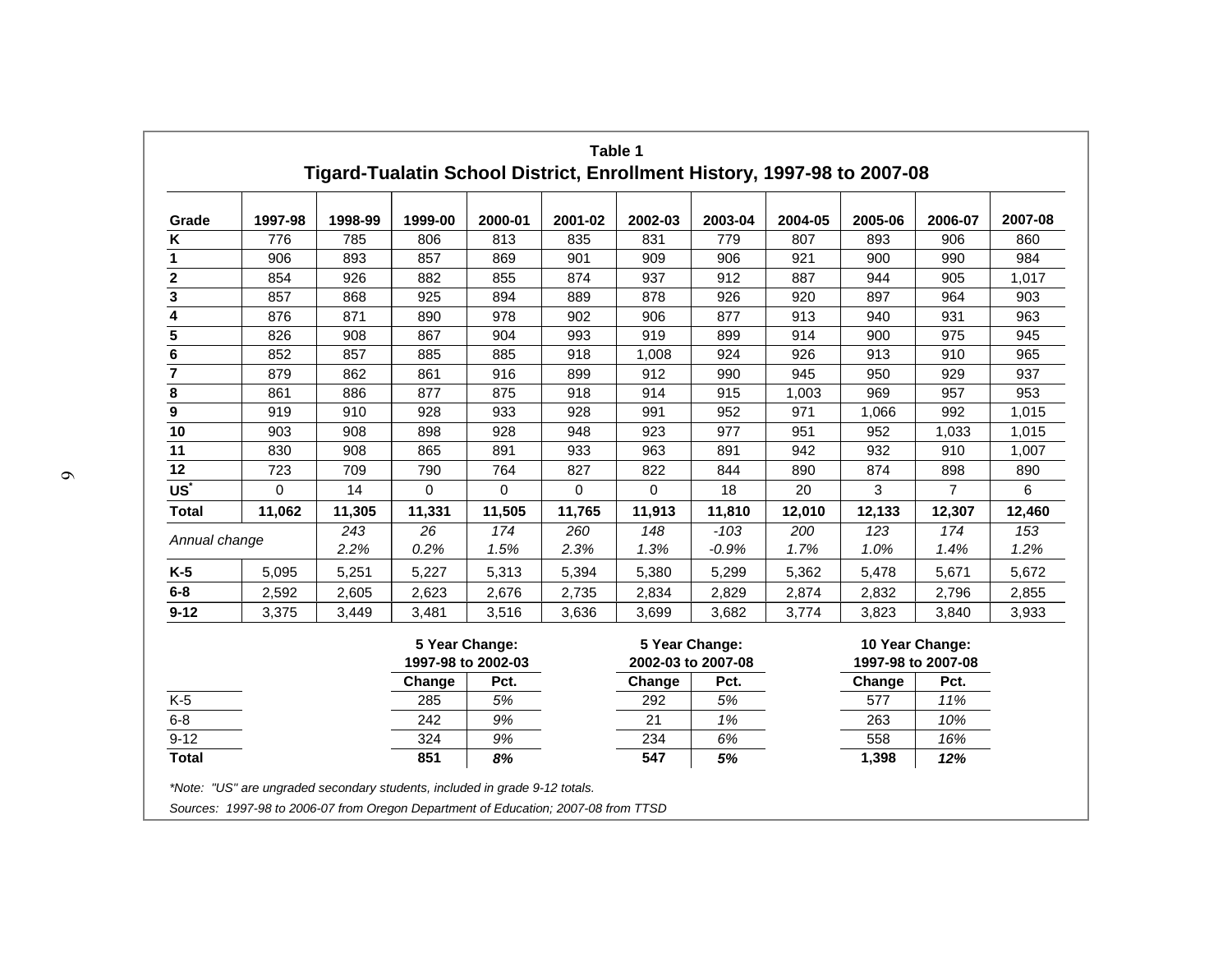|                             |         | Change<br>2002-03 to 2007-08 |         |         |         |         |               |                |
|-----------------------------|---------|------------------------------|---------|---------|---------|---------|---------------|----------------|
| <b>School</b>               | 2002-03 | 2003-04                      | 2004-05 | 2005-06 | 2006-07 | 2007-08 | <b>Number</b> | <b>Percent</b> |
| Alberta Rider               |         |                              |         | 424     | 535     | 540     | 540           |                |
| <b>Bridgeport</b>           | 546     | 528                          | 493     | 500     | 521     | 534     | $-12$         | $-2.2%$        |
| <b>Byrom</b>                | 682     | 688                          | 657     | 661     | 634     | 659     | $-23$         | $-3.4%$        |
| C.F. Tigard                 | 595     | 590                          | 636     | 605     | 614     | 598     | 3             | 0.5%           |
| Deer Creek                  | 624     | 646                          | 651     | 563     | 606     | 609     | $-15$         | $-2.4%$        |
| Durham                      | 602     | 557                          | 563     | 532     | 525     | 512     | $-90$         | $-15.0%$       |
| Metzger                     | 596     | 575                          | 583     | 578     | 609     | 589     | $-7$          | $-1.2%$        |
| Templeton                   | 573     | 526                          | 517     | 537     | 557     | 551     | $-22$         | $-3.8%$        |
| Tualatin                    | 462     | 458                          | 526     | 537     | 539     | 560     | 98            | 21.2%          |
| Woodward                    | 700     | 731                          | 736     | 537     | 531     | 520     | $-180$        | $-25.7%$       |
| <b>Elementary Totals</b>    | 5,380   | 5,299                        | 5,362   | 5,474   | 5,671   | 5,672   | 292           | 5.4%           |
| Fowler M.S.                 | 911     | 875                          | 929     | 935     | 910     | 898     | $-13$         | $-1.4%$        |
| Hazelbrook M.S.             | 875     | 902                          | 1,018   | 1,010   | 1,002   | 1,002   | 127           | 14.5%          |
| Twality M.S.                | 1.048   | 1.052                        | 927     | 887     | 879     | 951     | $-97$         | $-9.3%$        |
| <b>Middle School Totals</b> | 2,834   | 2,829                        | 2,874   | 2,832   | 2,791   | 2,851   | 17            | 0.6%           |
| Tigard H.S.                 | 1,963   | 1,913                        | 1,960   | 2,005   | 2,000   | 2,002   | 39            | 2.0%           |
| Tualatin H.S.               | 1,736   | 1,769                        | 1,782   | 1,791   | 1,772   | 1,863   | 127           | 7.3%           |
| Durham Center               |         |                              | 32      | 31      | 73      | 72      | 72            |                |
| <b>High School Totals</b>   | 3,699   | 3,682                        | 3,774   | 3,827   | 3,845   | 3,937   | 238           | 6.4%           |
| <b>District Totals</b>      | 11,913  | 11,810                       | 12,010  | 12,133  | 12,307  | 12,460  | 547           | 4.6%           |

*Sources: Oregon Department of Education; TTSD*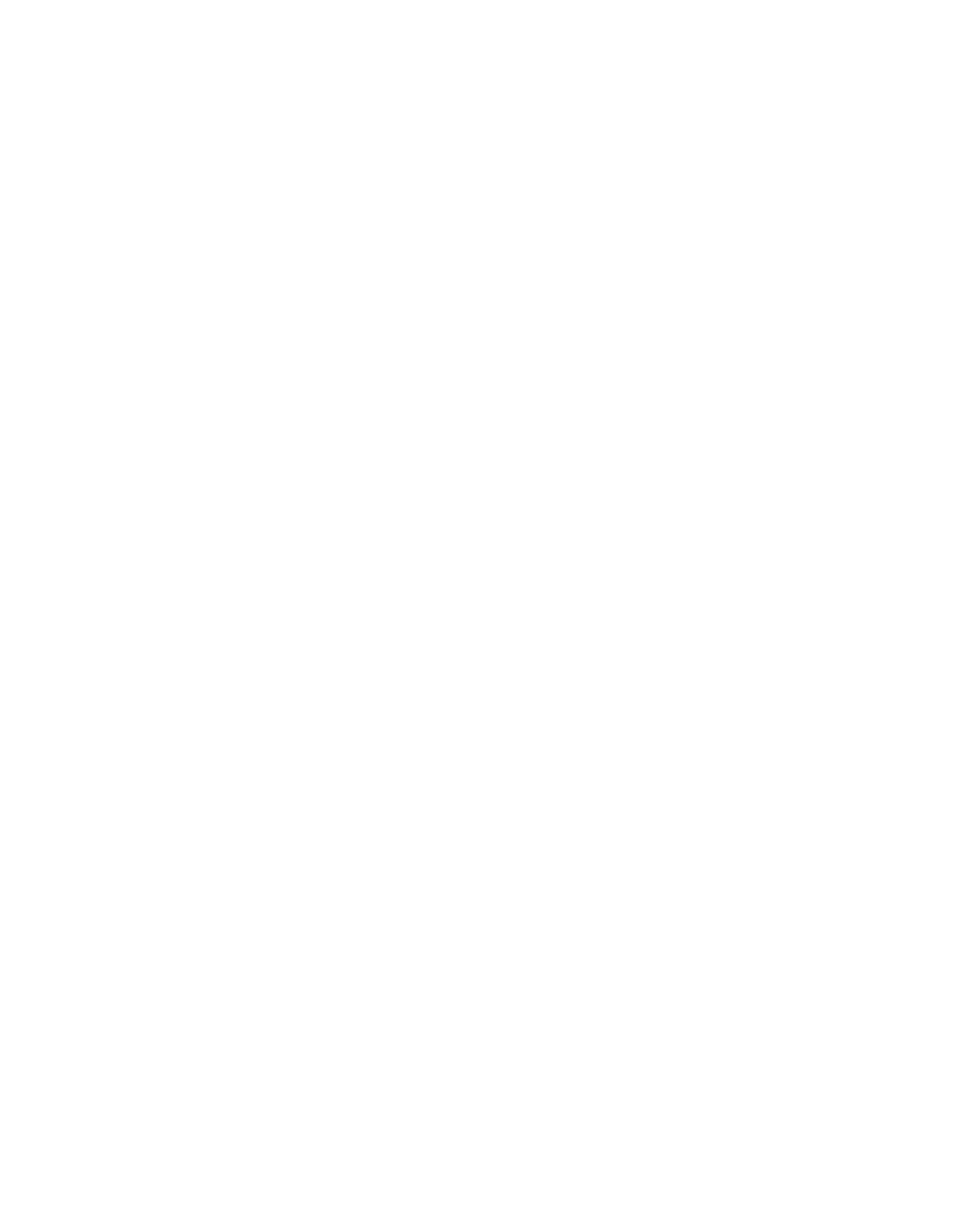# **ENROLLMENT FORECASTS**

The three most important influences on enrollment in a public school district are the age distribution of district residents, the public school "capture rates" (ratios of District enrollment to overall school age population), and migration (residential relocation). In growing districts, migration is often related to the level of new housing development. These influences should be taken into consideration in enrollment forecasts, whether they are short-range, mid-range, or long-range. Although there are no exact parameters, we often characterize one year as short-range, five years as mid-range, and ten years as long range.

\_\_\_\_\_\_\_\_\_\_\_\_\_\_\_\_\_\_\_\_\_\_\_\_\_\_\_\_\_\_\_\_\_\_\_\_\_\_\_\_\_\_\_\_\_\_\_\_\_\_\_\_\_\_\_\_\_\_\_\_\_\_\_\_\_\_\_\_\_\_\_\_

### *Mid-range Forecast Methodology*

In a five year forecast, the progression of current students through the grade levels accounts for the largest part of future enrollment, and trends in the number of new students entering kindergarten or first grade are closely related to trends in the number of births that have already occurred within the district. Therefore, the forecast models rely on expected ratios of kindergarten enrollment to births, and expected grade progression rates (GPRs). The GPR is the ratio of enrollment in a specific grade in one year to the enrollment of the same age cohort in the previous year. For example, the number of students enrolled in second grade this year divided by the number of students enrolled in first grade last year.

If capture rates and migration rates are stable or if they are changing gradually over time, they will be reflected in the historic kindergarten to birth ratios and GPRs that are used as a basis for the forecasts. Typically, most of the new housing to be occupied within a four to five year horizon will be built in developments that have already been platted, approved, or proposed. Public information about pending housing development may be used to adjust the kindergarten to birth ratios and GPRs for the District and its individual schools.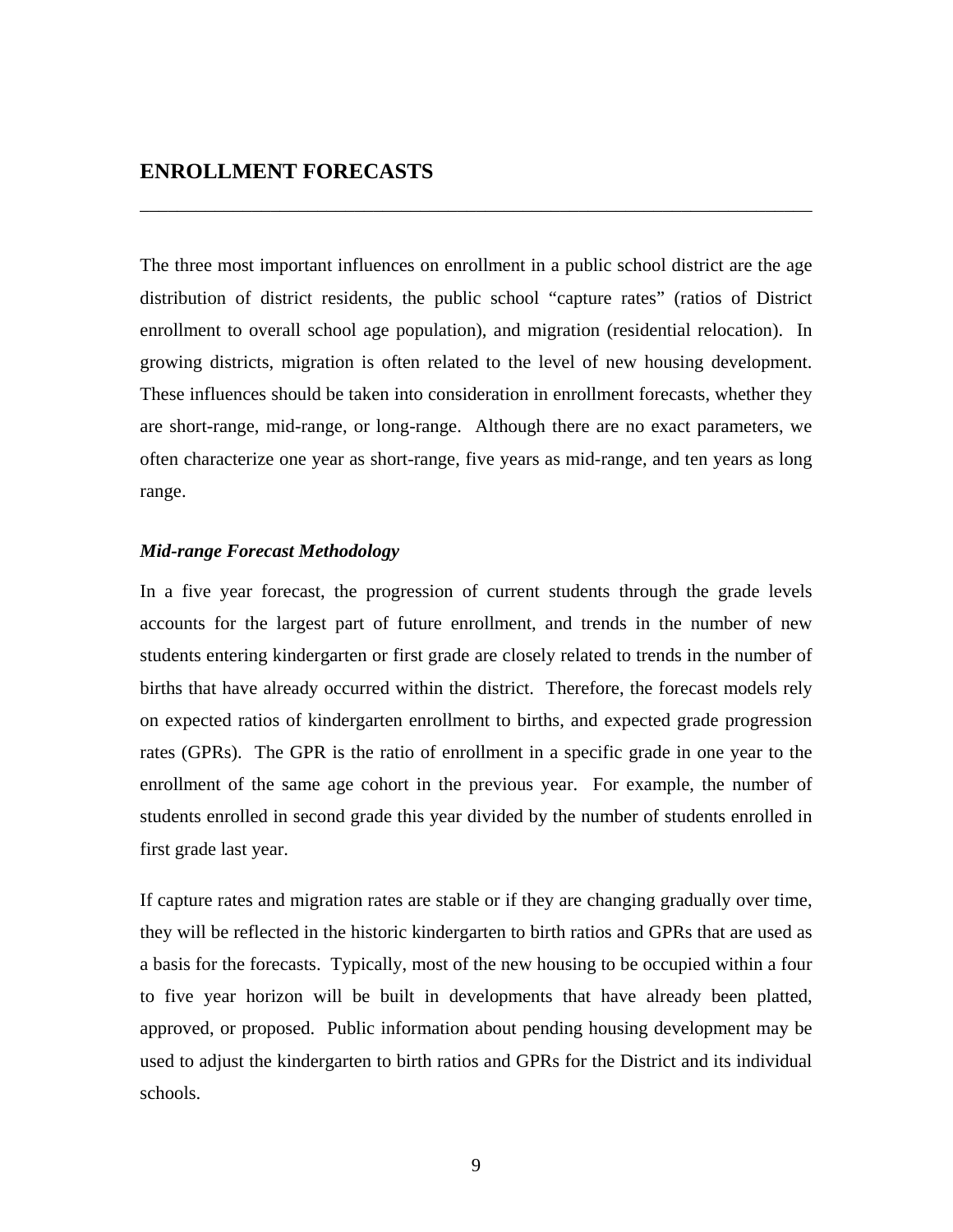While land use decisions and recent building permit activity are good indicators of the potential amount and location of new housing, changes in the demand for housing and the demographic composition of new households moving into the District are difficult to predict over a five year period.

The uncertainties about housing demand are even greater over a longer forecast horizon, and a long-range forecast presents the additional challenges of quantifying potential housing supply and forecasting births.

#### *District-wide Long-range Forecast Methodology*

To ensure that enrollment forecasts are consistent with the dynamics of likely population growth within the District, we combine the grade progression enrollment model with a demographic cohort-component model used to forecast population for the District by age and sex. The components of population change are births, deaths, and migration. Using age-specific fertility rates, age-sex specific mortality rates, age-sex specific migration rates, estimates of recent net migration levels, and forecasts of future migration levels, each component is applied to the base year population in a manner that simulates the actual dynamics of population change.

The 1990 and 2000 Census results are used as a baseline for the population forecasts. By "surviving" the 1990 population and 1990s births (estimating the population in each age group that would survive to the year 2000) and comparing the "survived" population to the actual 2000 population by age group, we are able to estimate the overall level of net migration between 1990 and 2000 as well as net migration by gender and age cohort. The net migration data was used to develop initial net migration rates, which were used as a baseline for rates used to forecast net migration for the 2000 to 2020 period.

We estimated the number of births to women residing within the District each year from 1989 to 2006, using data from the Oregon Department of Human Services, Center for Health Statistics. Detailed information including the age of mothers enabled us to calculate fertility rates by age group for both 1990 and 2000. We adjusted the future fertility rates to reflect trends of decreasing fertility rates for women under age 25 and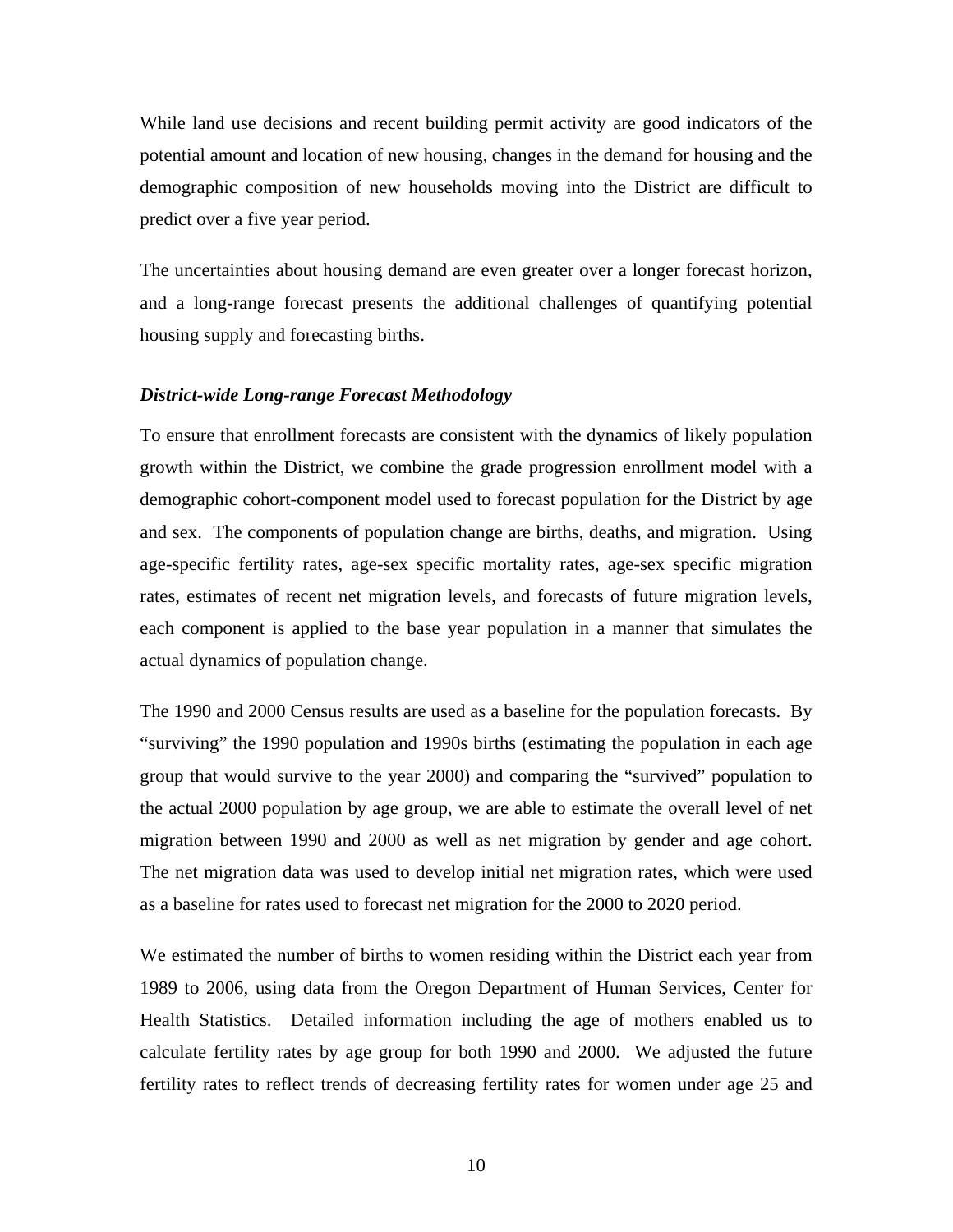increases for women age 30 and older. These trends are based on state and national observations, as well as the number of births by age of mother occurring within the District during the 2001 to 2005 period for which detailed birth data is available.

Historic school enrollment is linked to the population forecast in two ways. First, the kindergarten and first grade enrollments at the time of the most recent census (the 1999- 2000 school year) are compared to the population at the appropriate ages counted in the census. The "capture rate," or ratio of enrollment to population, is an estimate of the share of area children who are enrolled in TTSD schools. Assumptions for capture rates based on census data are used to bring new kindergarten and first grade students into the District's enrollment. If there is evidence that capture rates have changed since the time of the census, they may be adjusted in the forecast.

The other way that historic population and enrollment are linked is through migration. Annual changes in school enrollment by cohort closely follow trends in the net migration of children in the District's population. Once the students are in first grade, a set of baseline GPRs are used to move students from one grade to the next. These rates, usually 1.00 for elementary grades, represent a scenario under which there is no change due to migration. Enrollment change beyond the baseline is added (or subtracted, if appropriate) at each grade level depending on the migration levels of the overall population by single years of age.

### *Residential Development*

In the five year forecast published in December, we documented a slowdown in residential building permit activity beginning in 2007, reflecting current lower demand for new housing. Given the expected growth in the metropolitan region and the District's proximity to the region's major employment centers, we expect housing demand to rebound. The current downturn did influence the short-range enrollment growth rates for 2008-09 and 2009-10.

A bigger concern in the long run is the availability of residential land for new housing construction. Before we prepared the population forecast for this study, we considered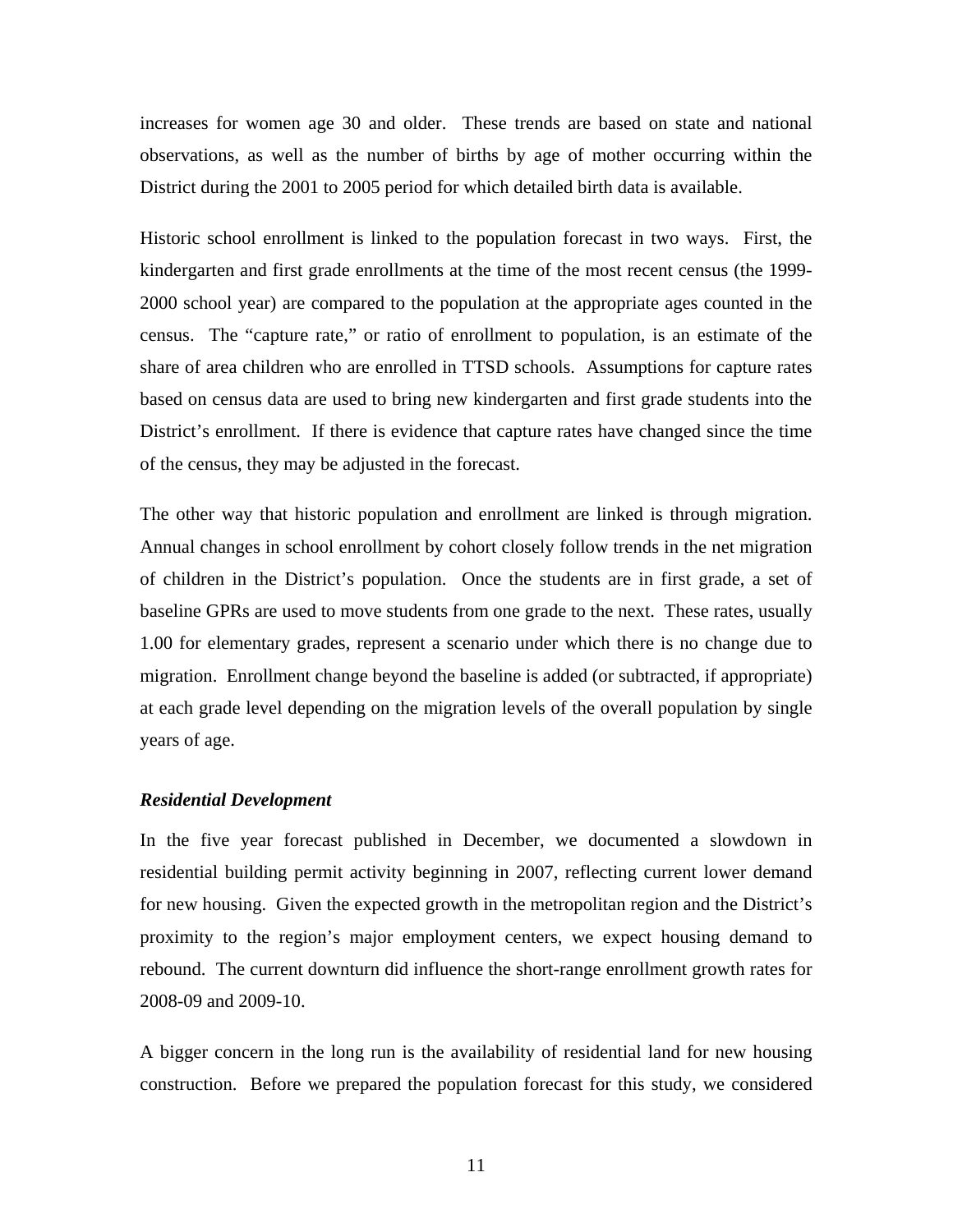the possibility that land use constraints would prevent the District from returning to its recent average of about 450 new single family homes annually. If about 200 homes are built in each of the next two years, and an average of 450 homes are built in the following eight years, a total of 4,000 units would be added in the 10 year period. Does the District have enough residential land? After reviewing existing plans and current planning efforts, we conclude that the capacity does exist. However, as the supply of buildable land shrinks, single family housing that is both affordable and desirable for families with school age children may become scarcer.

Very little rental multi-family development has occurred in recent years, so developers may respond to demand for this product type. Market rate multi-family development usually generates very few school age children per unit, but a large number of new units or a concerted effort to add affordable units could contribute to District enrollment gains.

In Tigard, according to the *Tigard 2007 Report* that was part of the City's comprehensive plan update, at the end of June 2006, less than 10 percent of land within the City was considered buildable. Large lots available for residential development were scarce with only 49 lots greater than two acres. "Based on the June 2006 buildable lands data, if the City developed its remaining residential lands, an additional 2,902 to 3,482 units could be built."<sup>1</sup> These estimates include a 20% allowance for additional projects that occur on land not included on the buildable lands inventory (BLI).

We conducted our own analysis using GIS shape files provided by the City of Tigard, including the 2007 BLI and platted subdivisions, as well as information from the City's web site about new subdivisions approved but not yet platted. Our results were similar. We estimated that a net housing gain of 1,077 units will occur based on approved land use applications that have been submitted since 2005, and that about 3,000 additional units could be built on remaining residential land, also allowing for a share of development that occurs on lands not included in the inventory. We also calculated that 86 percent of Tigard's buildable residential land is within the TTSD boundary.

\_\_\_\_\_\_\_\_\_\_\_\_\_\_\_\_\_\_\_\_\_\_\_\_\_\_

<sup>1</sup> *Tigard 2007 Report*, February 2007. Available at

http://www.ci.tigard.or.us/city\_hall/departments/cd/long\_range\_planning/comprehensive\_plan.asp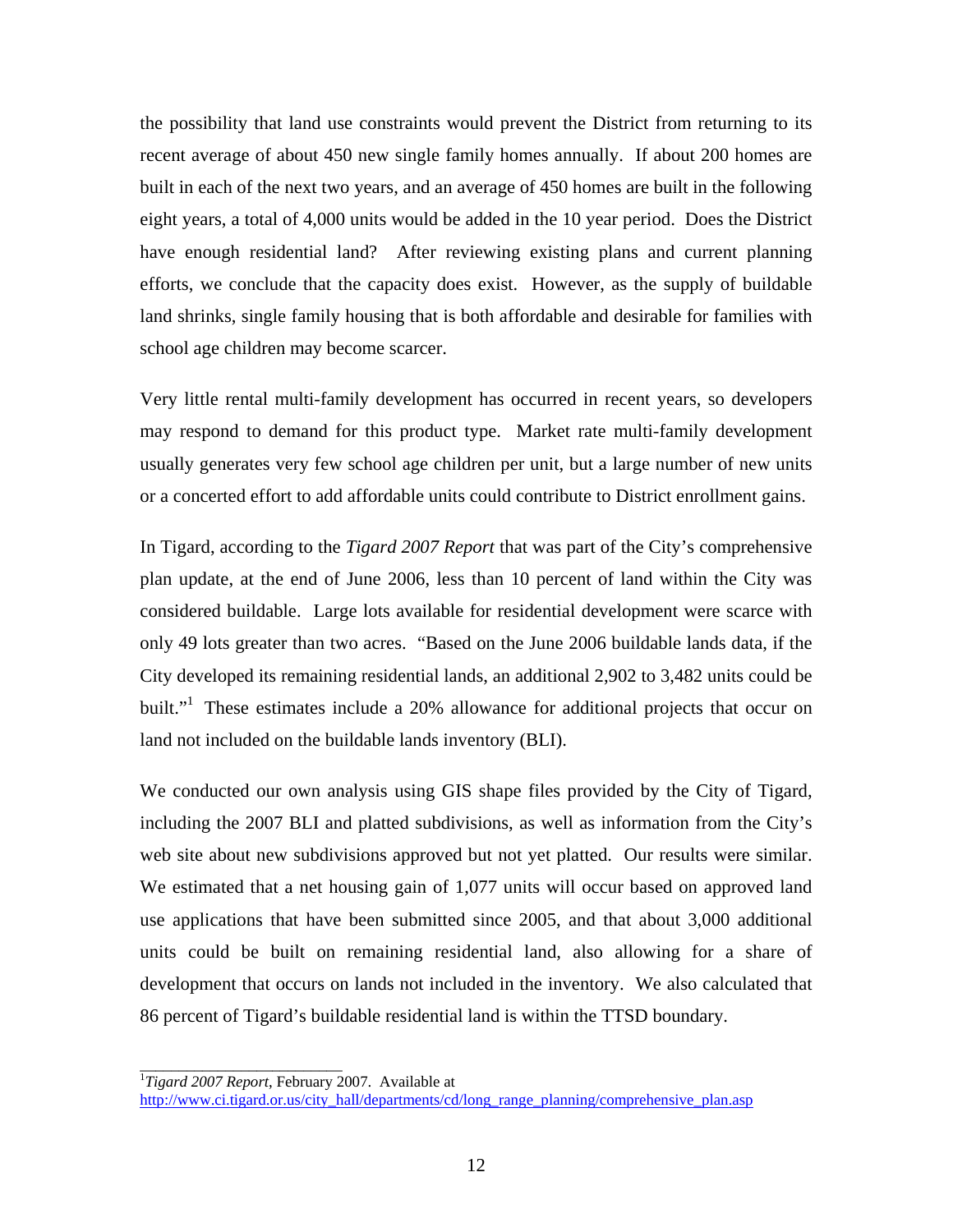To the west of the City of Tigard, West Bull Mountain includes 500 acres added to the Urban Growth Boundary (UGB) in 2002, known as Areas 63 and 64. About 380 acres are within the TTSD boundary. A team of Washington County staff and consultants is currently working on a concept plan for West Bull Mountain with extensive public involvement. Their timeline calls for adopting comprehensive plan amendments as early as Summer 2009. Given the progress being made in planning, it is likely that additional residential capacity could be added to the District in this area within the 10 year horizon of these forecasts.

In King City, after the current developments that are underway are completed, there will be only a small amount of land available for more residential development. Including ongoing and potential new subdivisions, there may be capacity for a few hundred homes within the City's current boundaries.

The City of Tualatin envisions only limited development under its current plans. At the beginning of the Tualatin Tomorrow strategic planning work in mid-2006, a community profile declared that "Tualatin is expected to grow to about 28,000 people at build-out, given the amount of land within its current urban planning area boundary."<sup>2</sup>

Given the 2005 population estimate of 25,465 and subsequent growth to 26,025 in 2007, the expected population at build-out allows the City to add only 2,000 more residents.<sup>3</sup> However, the possibility of future changes to the plans is acknowledged in the final vision, with action statements such as "consider a housing element for the Town Center plan, including guidelines and tools to promote development of a mix of higher-density and affordable housing," and "prioritize City efforts on orchestrating development of affordable housing throughout Tualatin."<sup>4</sup>

Future expansions of the City of Tualatin's boundaries, if any, will have little effect on growth in the TTSD, since nearly all of the unincorporated areas adjacent to the City are

<sup>&</sup>lt;sup>2</sup><br>Tualatin Community Profile and Trends Report, July 2006. http://www.tualatintomorrow.org/<br><sup>3</sup>2007 Oragon Bopylation Boport, Bopylation Bossorsh Contagneting State University *2007 Oregon Population Report,* Population Research Center, Portland State University. http://www.pdx.edu/prc. 4

*Community Vision and Strategic Action Plan*, June 2007. http://www.tualatintomorrow.org/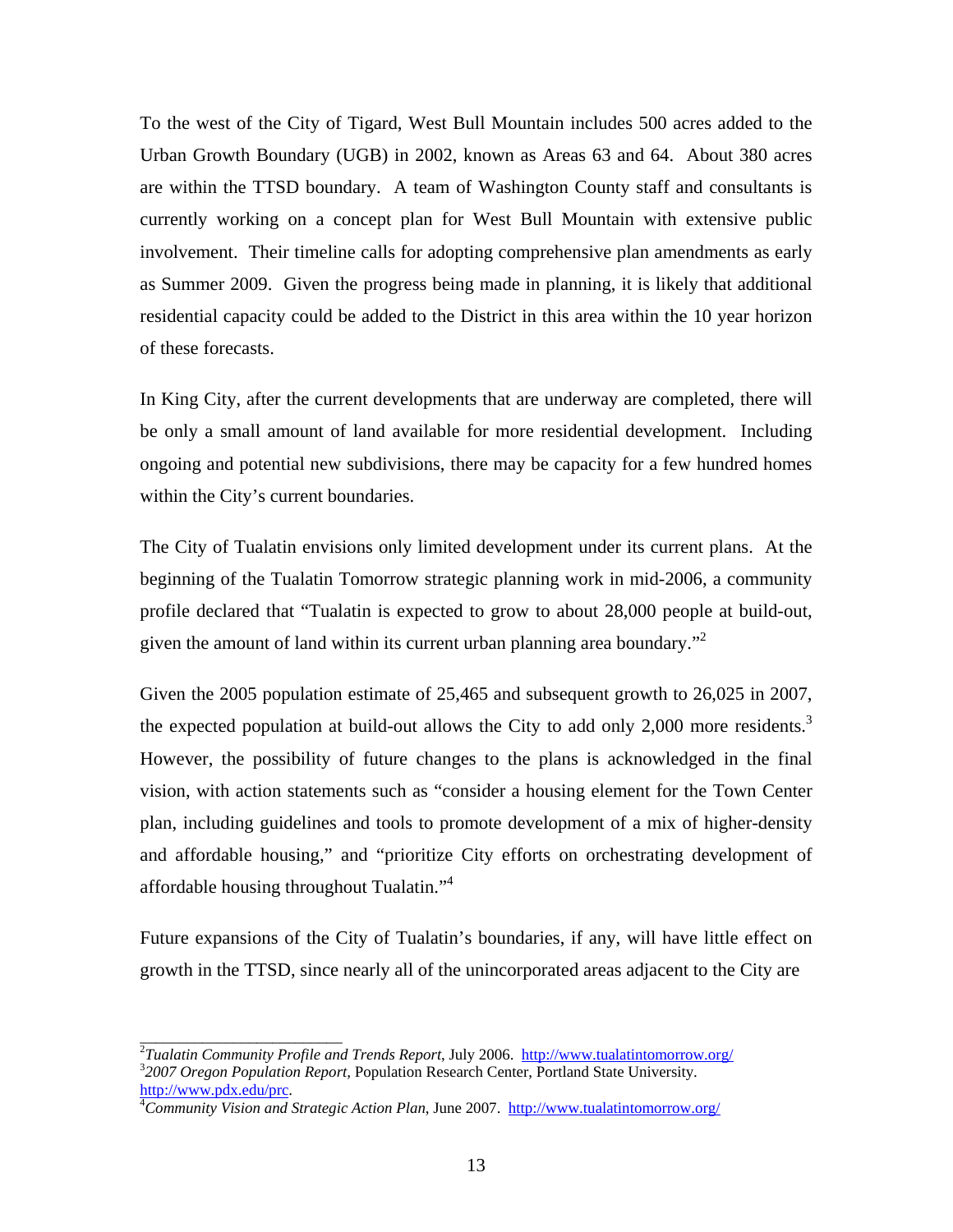outside of the TTSD's boundaries. Tualatin's contribution to TTSD's growth will be from build-out of existing residential land and any infill and redevelopment.

## *Population Forecast*

Since we are nearing the end of the 2000 to 2010 forecast period, we have a substantial amount of data to compare to the 1990 to 2000 baseline period, including several years of school enrollment, birth, and housing development data. All indicate that population gains within the District in the current decade will be slightly lower than in the 1990s, and that most of the difference will be due to lower levels of net migration (people moving in minus those moving out). The population has continued to grow due to natural increase (births minus deaths). As the overall population grows and new housing development within the District boundaries remains at or below its recent levels, population growth due to net migration is forecast to be even lower in the 2010 to 2020 period. Chart 1 shows our 1990 to 2000 estimate and 2000 to 2020 forecasts of TTSD population growth attributable to net migration.

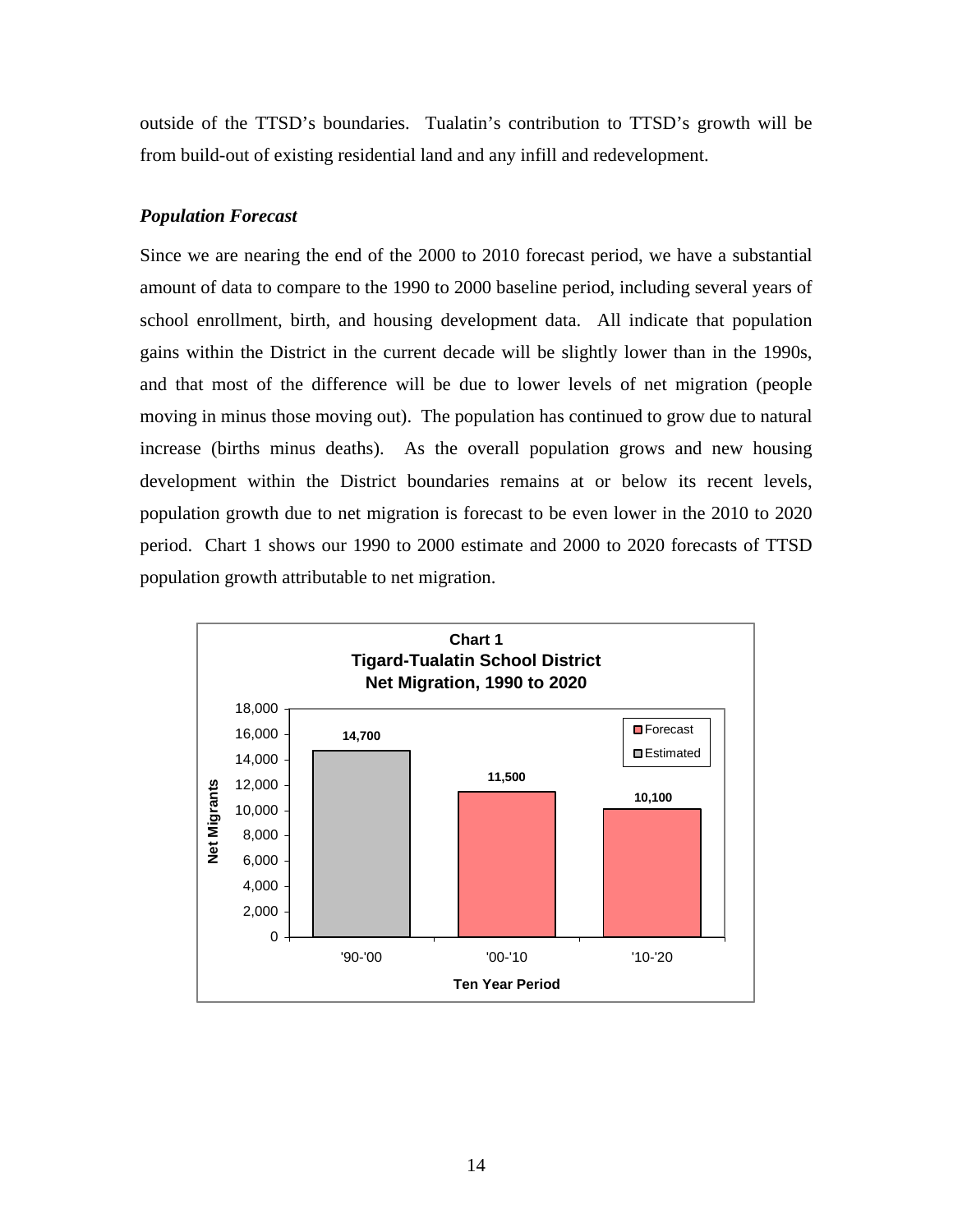Although very little growth in the young adult population is expected due to net migration, the young adult population will increase because of overall population growth and the larger baby boom "echo" cohort born in the 1980s and 1990s. This increase causes the number of births within the TTSD to increase throughout the forecast period in spite of stable or declining fertility rates. Table 3 shows historic births from 1990 to 2006 as well as forecasts from 2007 until 2012, the period that will have an impact on the enrollment forecasts presented in this study.

| Table 3<br><b>Estimated and Forecast Births</b><br><b>Tigard-Tualatin School District</b> |               |  |  |  |  |  |
|-------------------------------------------------------------------------------------------|---------------|--|--|--|--|--|
| Year                                                                                      | <b>Births</b> |  |  |  |  |  |
| 1990                                                                                      | 793           |  |  |  |  |  |
| 1991                                                                                      | 829           |  |  |  |  |  |
| 1992                                                                                      | 888           |  |  |  |  |  |
| 1993                                                                                      | 893           |  |  |  |  |  |
| 1994                                                                                      | 945           |  |  |  |  |  |
| 1995                                                                                      | 954           |  |  |  |  |  |
| 1996                                                                                      | 997           |  |  |  |  |  |
| 1997                                                                                      | 951           |  |  |  |  |  |
| 1998                                                                                      | 956           |  |  |  |  |  |
| 1999                                                                                      | 1,024         |  |  |  |  |  |
| 2000                                                                                      | 1,063         |  |  |  |  |  |
| 2001                                                                                      | 1,082         |  |  |  |  |  |
| 2002                                                                                      | 1,116         |  |  |  |  |  |
| 2003                                                                                      | 1,110         |  |  |  |  |  |
| 2004                                                                                      | 1,154         |  |  |  |  |  |
| 2005                                                                                      | 1,158         |  |  |  |  |  |
| 2006 (preliminary)                                                                        | 1,208         |  |  |  |  |  |
| 2007 (forecast)                                                                           | 1,194         |  |  |  |  |  |
| 2008 (forecast)                                                                           | 1,223         |  |  |  |  |  |
| 2009 (forecast)                                                                           | 1,243         |  |  |  |  |  |
| 2010 (forecast)                                                                           | 1,262         |  |  |  |  |  |
| 2011 (forecast)                                                                           | 1,275         |  |  |  |  |  |
| 2012 (forecast)                                                                           | 1,288         |  |  |  |  |  |

Our forecast for 2020 population in the TTSD is 102,837, an increase of 32,062 persons from the 2000 Census (1.9 percent average annual growth). The 2000 to 2020 growth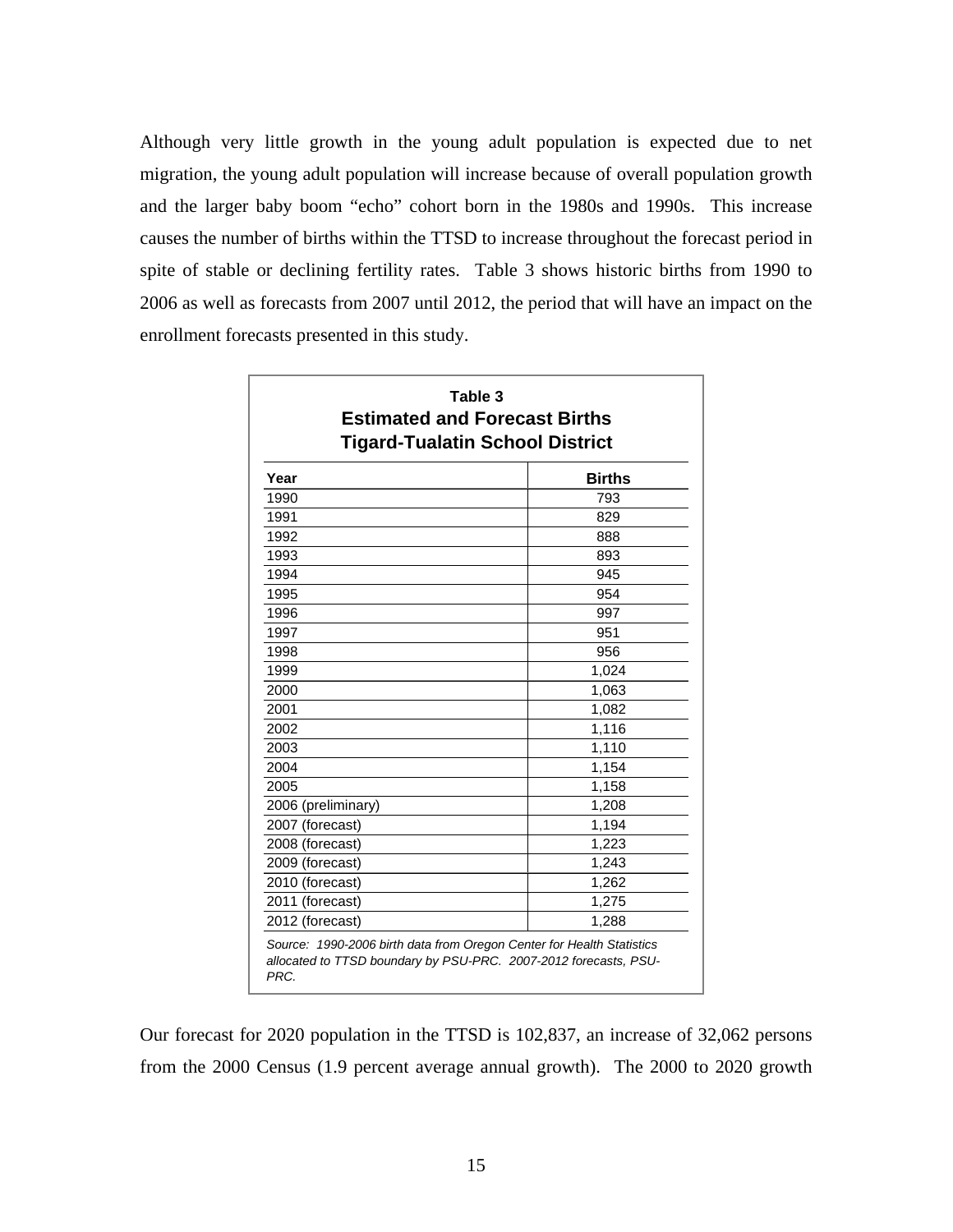rate of 45 percent for the District is similar to the 47 percent growth in the State of Oregon Office of Economic Analysis' most recent forecast for Washington County.

The district-wide population forecast by age group is presented in Table 4. School-age population (5 to 17) is forecast to increase at a slower rate than overall population. The 4,121 person growth in school-age population amounts to 32 percent in the 20 year period, or 1.4 percent annually. By 2020, the fastest growing age groups are the "baby boom" generation ages 55 to 74. Population age 55 and older in the District is forecast to double between 2000 and 2020.

|                          | 1990          |                       | Tigard-Tualatin School District, 1990 to 2020<br>2000 to 2020 Change |                         |               |                |
|--------------------------|---------------|-----------------------|----------------------------------------------------------------------|-------------------------|---------------|----------------|
|                          | <b>Census</b> | 2000<br><b>Census</b> | 2010<br><b>Forecast</b>                                              | 2020<br><b>Forecast</b> | <b>Number</b> | <b>Percent</b> |
| Under Age 5              | 3,934         | 4,977                 | 6,100                                                                | 6,691                   | 1,714         | 34%            |
| Age 5 to 9               | 3,744         | 5,049                 | 5,789                                                                | 6,598                   | 1,549         | 31%            |
| Age 10 to 14             | 3,255         | 4,896                 | 5,446                                                                | 6,530                   | 1,634         | 33%            |
| Age 15 to 17             | 1,761         | 2,890                 | 3,307                                                                | 3,828                   | 938           | 32%            |
| Age 18 to 19             | 1,074         | 1,618                 | 2,038                                                                | 2,260                   | 642           | 40%            |
| Age 20 to 24             | 3,190         | 4,433                 | 4,847                                                                | 5,668                   | 1,235         | 28%            |
| Age 25 to 29             | 4,509         | 5,475                 | 6,445                                                                | 7,192                   | 1,717         | 31%            |
| Age 30 to 34             | 5,159         | 5,477                 | 5,995                                                                | 6,089                   | 612           | 11%            |
| Age 35 to 39             | 5,018         | 5,916                 | 7,308                                                                | 8,004                   | 2,088         | 35%            |
| Age 40 to 44             | 4,404         | 6,143                 | 7,283                                                                | 7,282                   | 1,139         | 19%            |
| Age 45 to 49             | 3,045         | 5,723                 | 6,507                                                                | 7,911                   | 2,188         | 38%            |
| Age 50 to 54             | 2,046         | 4,532                 | 6,180                                                                | 7,237                   | 2,705         | 60%            |
| Age 55 to 59             | 1,655         | 3,137                 | 5,728                                                                | 6,412                   | 3,275         | 104%           |
| Age 60 to 64             | 1,710         | 2,183                 | 4,581                                                                | 6,079                   | 3,896         | 178%           |
| Age 65 to 69             | 1,753         | 1,722                 | 3,069                                                                | 5,433                   | 3,711         | 216%           |
| Age 70 to 74             | 1,709         | 1,791                 | 2,089                                                                | 4,067                   | 2,276         | 127%           |
| Age 75 to 79             | 1,614         | 1,856                 | 1,606                                                                | 2,519                   | 663           | 36%            |
| Age 80 to 84             | 1,131         | 1,590                 | 1,458                                                                | 1,462                   | $-128$        | -8%            |
| Age 85 and over          | 942           | 1,367                 | 1,671                                                                | 1,576                   | 209           | 15%            |
| <b>Total Population</b>  | 51,653        | 70,775                | 87,447                                                               | 102,837                 | 32,062        | 45%            |
| Total age 5 to 17        | 8,760         | 12,835                | 14,542                                                               | 16,956                  | 4,121         | 32%            |
| share age 5 to 17        | 17.0%         | 18.1%                 | 16.6%                                                                | 16.5%                   |               |                |
|                          |               | 1990-2000             | 2000-2010                                                            | 2010-2020               |               |                |
| <b>Population Change</b> |               | 19,122                | 16,672                                                               | 15,390                  |               |                |
| Percent                  |               | 37%                   | 24%                                                                  | 18%                     |               |                |
| Average Annual           |               | 3.1%                  | 2.1%                                                                 | 1.6%                    |               |                |

*Source: U.S. Census Bureau, 1990 and 2000 Censuses; data aggregated to TTSD boundary by Portland State University Population Research Center. PSU-PRC Forecasts, 2010 and 2020.*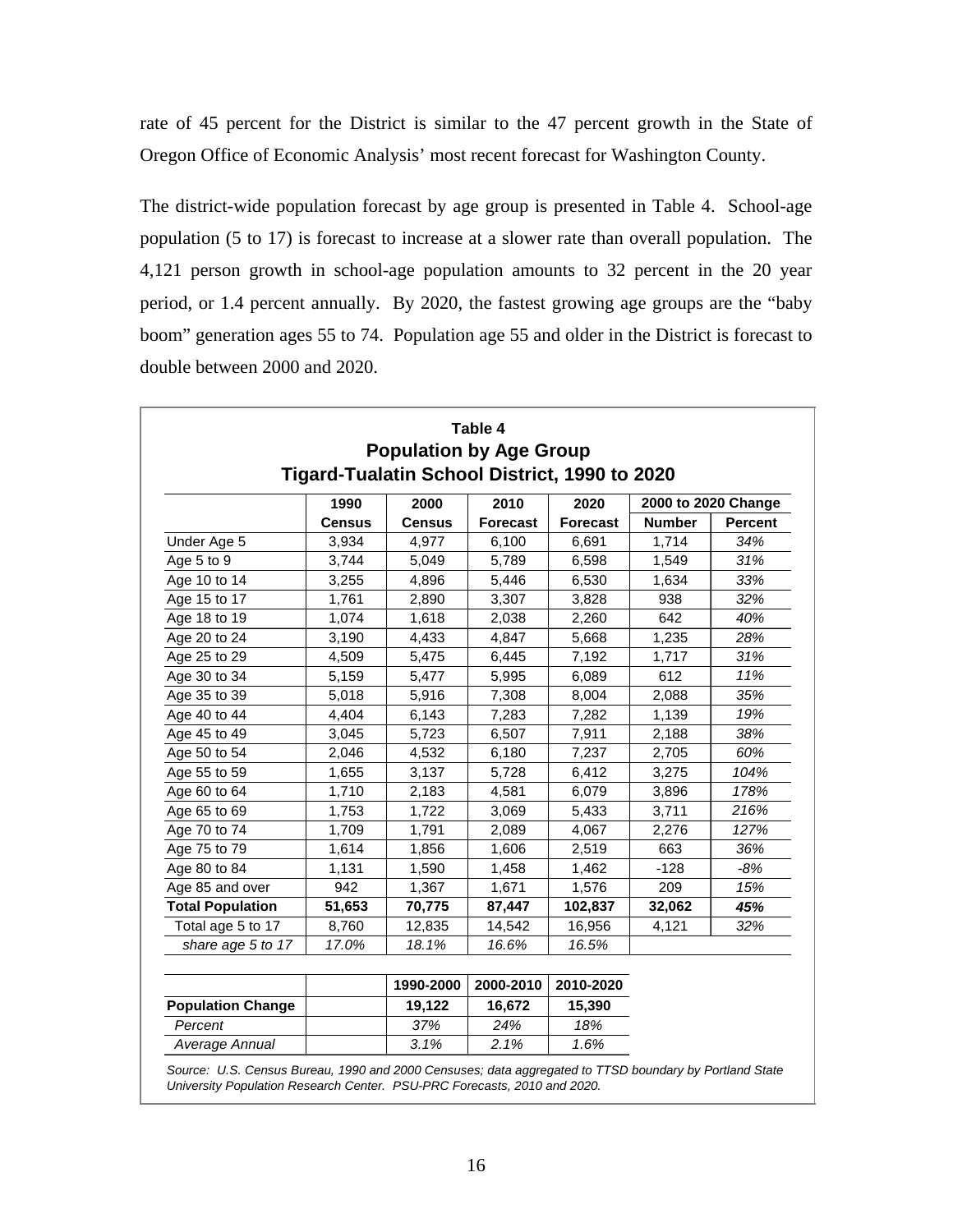#### *District-wide Enrollment Forecast*

Chart 2 compares the historic and forecast number of births in the District with the historic and forecast number of TTSD kindergarten students. Births correspond to kindergarten cohorts (September to August). Although many children move into and out of the District between birth and age five, and not all District residents attend TTSD kindergartens, the trend in kindergarten enrollment has generally followed the trend in the birth cohort. Fall 2007 was an exception, because kindergarten enrollment was lower than in Fall 2006 in spite of an increase in births between 2000-01 and 2001-02. Over the past 10 years, the gap between births and kindergarten enrollment has grown as a consequence of lower net migration, declining capture rates, or some combination of the two factors. Kindergarten and first grade capture rates are shown in Table 5 on the next page. The higher rates for first grade reflect the fact that additional residents enter TTSD schools after completing their kindergarten year in private schools.

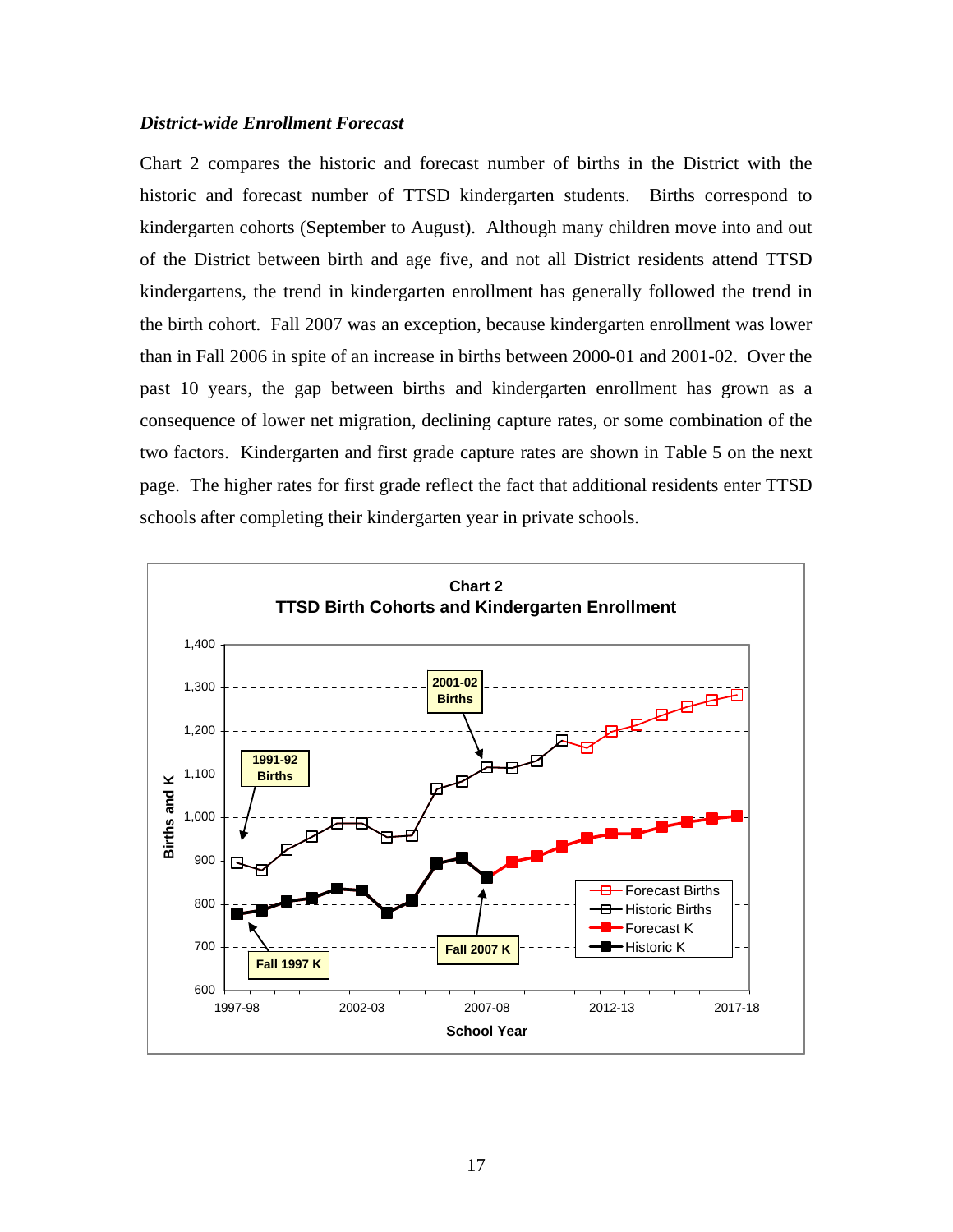| <b>Estimated and Forecast Capture Rates*</b><br><b>Tigard-Tualatin School District</b> |              |         |  |  |  |  |  |  |  |  |
|----------------------------------------------------------------------------------------|--------------|---------|--|--|--|--|--|--|--|--|
| <b>School Year</b>                                                                     | Kindergarten | Grade 1 |  |  |  |  |  |  |  |  |
| 1989-1990                                                                              | 0.83         | 0.88    |  |  |  |  |  |  |  |  |
| 1999-2000                                                                              | 0.82         | 0.87    |  |  |  |  |  |  |  |  |
| 2009-2010 (forecast)                                                                   | 0.78         | 0.85    |  |  |  |  |  |  |  |  |
| 2017-2018 (forecast)                                                                   | 0.78         | 0.84    |  |  |  |  |  |  |  |  |

The District's growth has been fueled by migration, as there have consistently been more households moving in than out. This migration has contributed to the long term growth in District births and subsequent kindergarten enrollments, as we showed in Chart 2. Table 6 illustrates how the TTSD also gains students due to migration at nearly every grade level. Over the last 10 years, average GPRs for each grade from  $2^{nd}$  to  $8^{th}$  have been 1.01 or 1.02, indicating growth of one to two percent more students each year

| Grade Progression Rates <sup>1</sup><br><b>Tigard-Tualatin S.D. History and Forecast</b> |                                                      |                                                               |                                                      |  |  |  |  |  |  |  |
|------------------------------------------------------------------------------------------|------------------------------------------------------|---------------------------------------------------------------|------------------------------------------------------|--|--|--|--|--|--|--|
| Grade<br><b>Transition</b>                                                               | <b>Historic</b><br>Average:<br>1997-98 to<br>2007-08 | <b>Baseline</b><br>(without the<br>influence of<br>migration) | <b>Forecast</b><br>Average:<br>2007-08 to<br>2017-18 |  |  |  |  |  |  |  |
| $K-1$                                                                                    | 1.11                                                 | 2                                                             | 1.09                                                 |  |  |  |  |  |  |  |
| $1 - 2$                                                                                  | 1.01                                                 | 1.00                                                          | 1.01                                                 |  |  |  |  |  |  |  |
| $2 - 3$                                                                                  | 1.01                                                 | 1.00                                                          | 1.01                                                 |  |  |  |  |  |  |  |
| $3 - 4$                                                                                  | 1.02                                                 | 1.00                                                          | 1.01                                                 |  |  |  |  |  |  |  |
| $4 - 5$                                                                                  | 1.02                                                 | 1.00                                                          | 1.01                                                 |  |  |  |  |  |  |  |
| $5-6$                                                                                    | 1.01                                                 | 1.00                                                          | 1.01                                                 |  |  |  |  |  |  |  |
| $6 - 7$                                                                                  | 1.01                                                 | 1.00                                                          | 1.01                                                 |  |  |  |  |  |  |  |
| $7 - 8$                                                                                  | 1.01                                                 | 1.00                                                          | 1.01                                                 |  |  |  |  |  |  |  |
| $8 - 9$                                                                                  | 1.06                                                 | 1.04                                                          | 1.05                                                 |  |  |  |  |  |  |  |
| $9 - 10$                                                                                 | 0.99                                                 | 0.98                                                          | 0.99                                                 |  |  |  |  |  |  |  |
| $10 - 11$                                                                                | 0.98                                                 | 0.96                                                          | 0.97                                                 |  |  |  |  |  |  |  |
| $11 - 12$                                                                                | 0.92                                                 | 0.97                                                          | 0.97                                                 |  |  |  |  |  |  |  |

*2. The enrollment forecast model uses capture rates for first grade; K-1 baseline GPRs are not used.*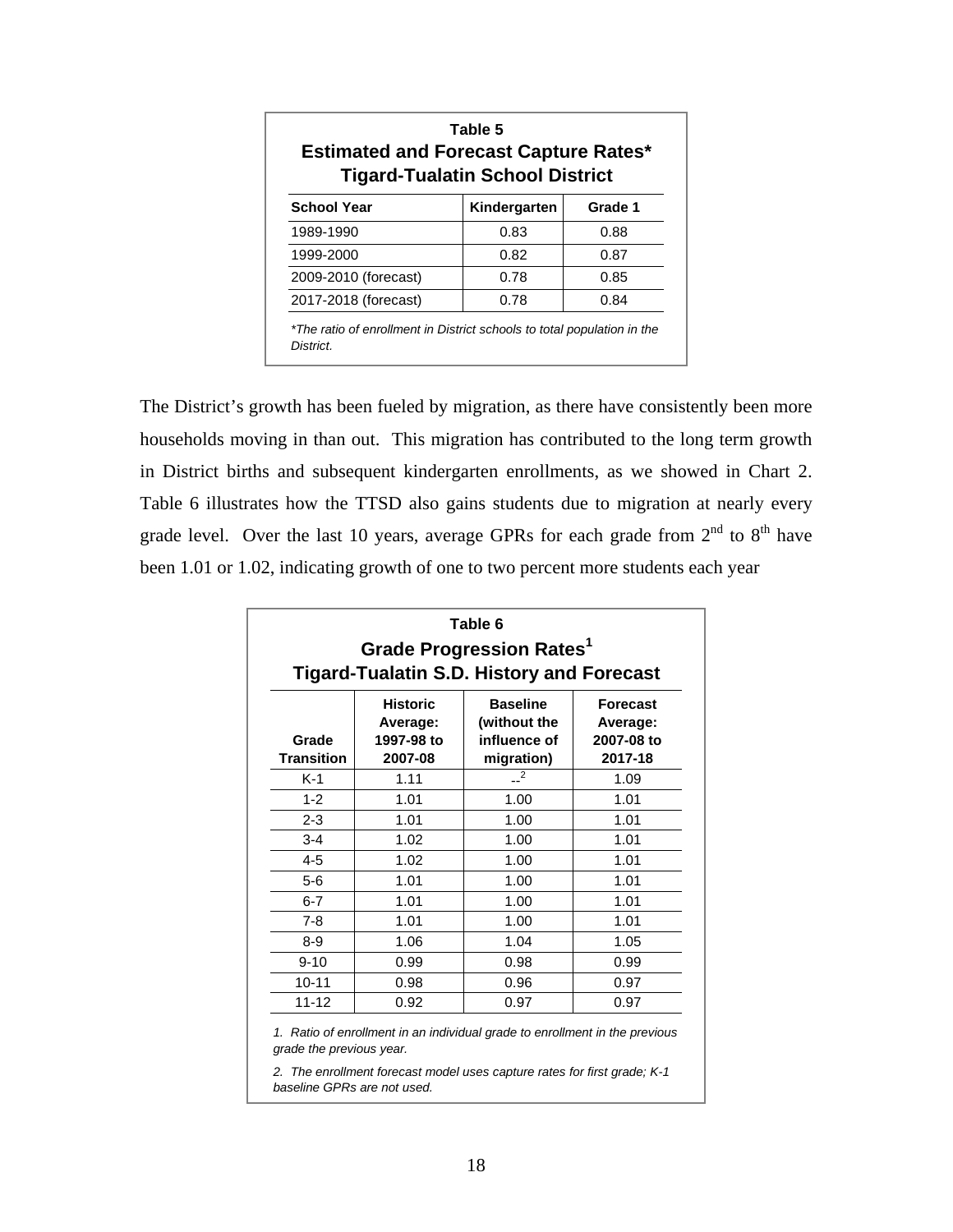attributable to migration of school-age children. The forecast also includes enrollment growth due to migration, but at slightly lower rates than in the past.

Table 7 contains grade level forecasts for the Tigard-Tualatin School District for each year from 2008-09 to 2017-18. The forecasts are also summarized by grade level groups (K-5, 6-8, and 9-12). Overall K-12 enrollment is forecast to increase by 11 percent in the next 10 years. The growth of 1,432 students is similar to the K-12 growth of the past 10 years, but the pattern of growth by grade level differs. High schools have led the District's growth in recent years, but are expected to grow very little over the next five years between 2007-08 and 2012-13. In this first five year increment, growth is concentrated at the elementary and middle school levels. During the last five years, 2012-13 to 2017-18, forecast growth is more balanced among the grade levels, with average annual growth rates at or near one percent for elementary, middle, and high school.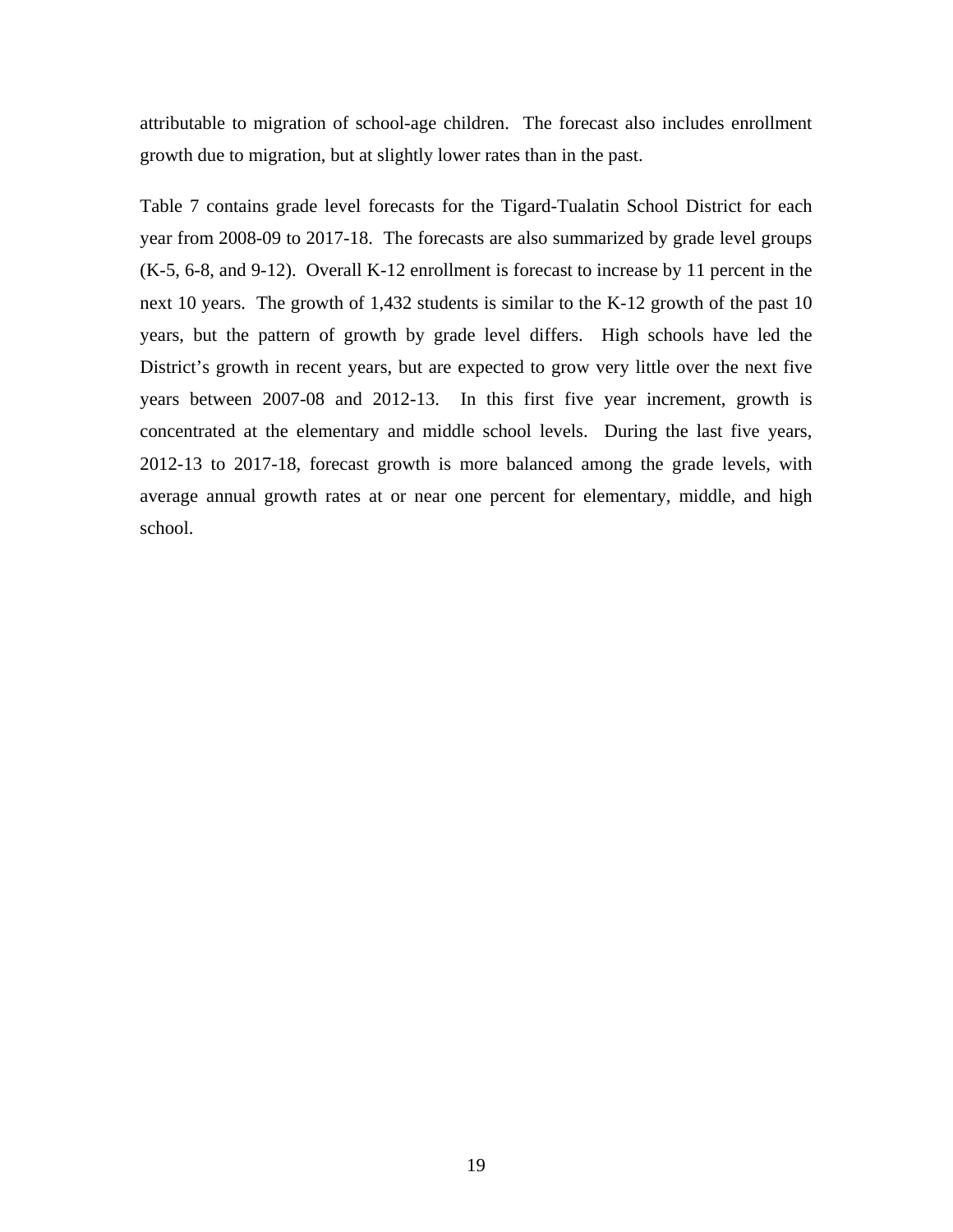|                |               |             | Tigard-Tualatin School District, Enrollment Forecasts, 2008-09 to 2017-18 |                                      |             | Table 7         |                                      |             |             |                                       |             |
|----------------|---------------|-------------|---------------------------------------------------------------------------|--------------------------------------|-------------|-----------------|--------------------------------------|-------------|-------------|---------------------------------------|-------------|
|                | <b>Actual</b> |             |                                                                           |                                      |             | <b>Forecast</b> |                                      |             |             |                                       |             |
| Grade          | 2007-08       | 2008-09     | 2009-10                                                                   | 2010-11                              | 2011-12     | 2012-13         | 2013-14                              | 2014-15     | 2015-16     | 2016-17                               | 2017-18     |
| Κ              | 860           | 897         | 909                                                                       | 933                                  | 951         | 962             | 962                                  | 978         | 989         | 997                                   | 1,003       |
| 1              | 984           | 946         | 987                                                                       | 1,000                                | 1,020       | 1,039           | 1,049                                | 1,048       | 1,065       | 1,076                                 | 1,085       |
| 2              | 1,017         | 992         | 954                                                                       | 1,002                                | 1,015       | 1,032           | 1,049                                | 1,058       | 1,056       | 1,073                                 | 1,084       |
| 3              | 903           | 1,023       | 997                                                                       | 961                                  | 1,010       | 1,023           | 1,042                                | 1,058       | 1,067       | 1,064                                 | 1,081       |
| 4              | 963           | 911         | 1,032                                                                     | 1,013                                | 976         | 1,026           | 1,033                                | 1,051       | 1,066       | 1,074                                 | 1,071       |
| 5              | 945           | 977         | 924                                                                       | 1,047                                | 1,028       | 990             | 1,036                                | 1,042       | 1,059       | 1,073                                 | 1,081       |
| 6              | 965           | 943         | 975                                                                       | 931                                  | 1,054       | 1,035           | 1,000                                | 1,045       | 1,050       | 1,067                                 | 1,081       |
| $\overline{7}$ | 937           | 980         | 958                                                                       | 990                                  | 946         | 1,070           | 1,045                                | 1,009       | 1,054       | 1,058                                 | 1,075       |
| 8              | 953           | 951         | 995                                                                       | 972                                  | 1,005       | 960             | 1,081                                | 1,055       | 1,017       | 1,062                                 | 1,066       |
| 9              | 1,015         | 1,001       | 999                                                                       | 1,045                                | 1,021       | 1,055           | 1,008                                | 1,134       | 1,106       | 1,065                                 | 1,112       |
| 10             | 1,015         | 1,006       | 992                                                                       | 997                                  | 1,043       | 1,019           | 1,044                                | 997         | 1,120       | 1,091                                 | 1,051       |
| 11             | 1,007         | 983         | 974                                                                       | 960                                  | 965         | 1,010           | 988                                  | 1,011       | 965         | 1,083                                 | 1,055       |
| 12             | 890           | 972         | 948                                                                       | 940                                  | 926         | 931             | 972                                  | 951         | 972         | 928                                   | 1,041       |
| US*            | 6             | 6           | 6                                                                         | 6                                    | 6           | 6               | 6                                    | 6           | 6           | 6                                     | 6           |
| <b>Total</b>   | 12,460        | 12,588      | 12,650                                                                    | 12,797                               | 12,966      | 13,158          | 13,315                               | 13,443      | 13,592      | 13,717                                | 13,892      |
| Annual change  |               | 128<br>1.0% | 62<br>0.5%                                                                | 147<br>1.2%                          | 169<br>1.3% | 192<br>1.5%     | 157<br>1.2%                          | 128<br>1.0% | 149<br>1.1% | 125<br>0.9%                           | 175<br>1.3% |
| $K-5$          | 5,672         | 5,746       | 5,803                                                                     | 5,956                                | 6,000       | 6,072           | 6,171                                | 6,235       | 6,302       | 6,357                                 | 6,405       |
| $6-8$          | 2,855         | 2,874       | 2,928                                                                     | 2,893                                | 3,005       | 3,065           | 3,126                                | 3,109       | 3,121       | 3,187                                 | 3,222       |
| $9 - 12$       | 3,933         | 3,968       | 3,919                                                                     | 3,948                                | 3,961       | 4,021           | 4,018                                | 4,099       | 4,169       | 4,173                                 | 4,265       |
|                |               |             |                                                                           | 5 Year Growth:<br>2007-08 to 2012-13 |             |                 | 5 Year Growth:<br>2012-13 to 2017-18 |             |             | 10 Year Growth:<br>2007-08 to 2017-18 |             |
|                |               |             | Growth                                                                    | Pct.                                 |             | Growth          | Pct.                                 |             | Growth      | Pct.                                  |             |
| $K-5$          |               |             | 400                                                                       | 7%                                   |             | 333             | 5%                                   |             | 733         | 13%                                   |             |
| $6 - 8$        |               |             | 210                                                                       | 7%                                   |             | 157             | 5%                                   |             | 367         | 13%                                   |             |
| $9 - 12$       |               |             | 88                                                                        | 2%                                   |             | 244             | 6%                                   |             | 332         | 8%                                    |             |
| <b>Total</b>   |               |             | 698                                                                       | 6%                                   |             | 734             | 6%                                   |             | 1,432       | 11%                                   |             |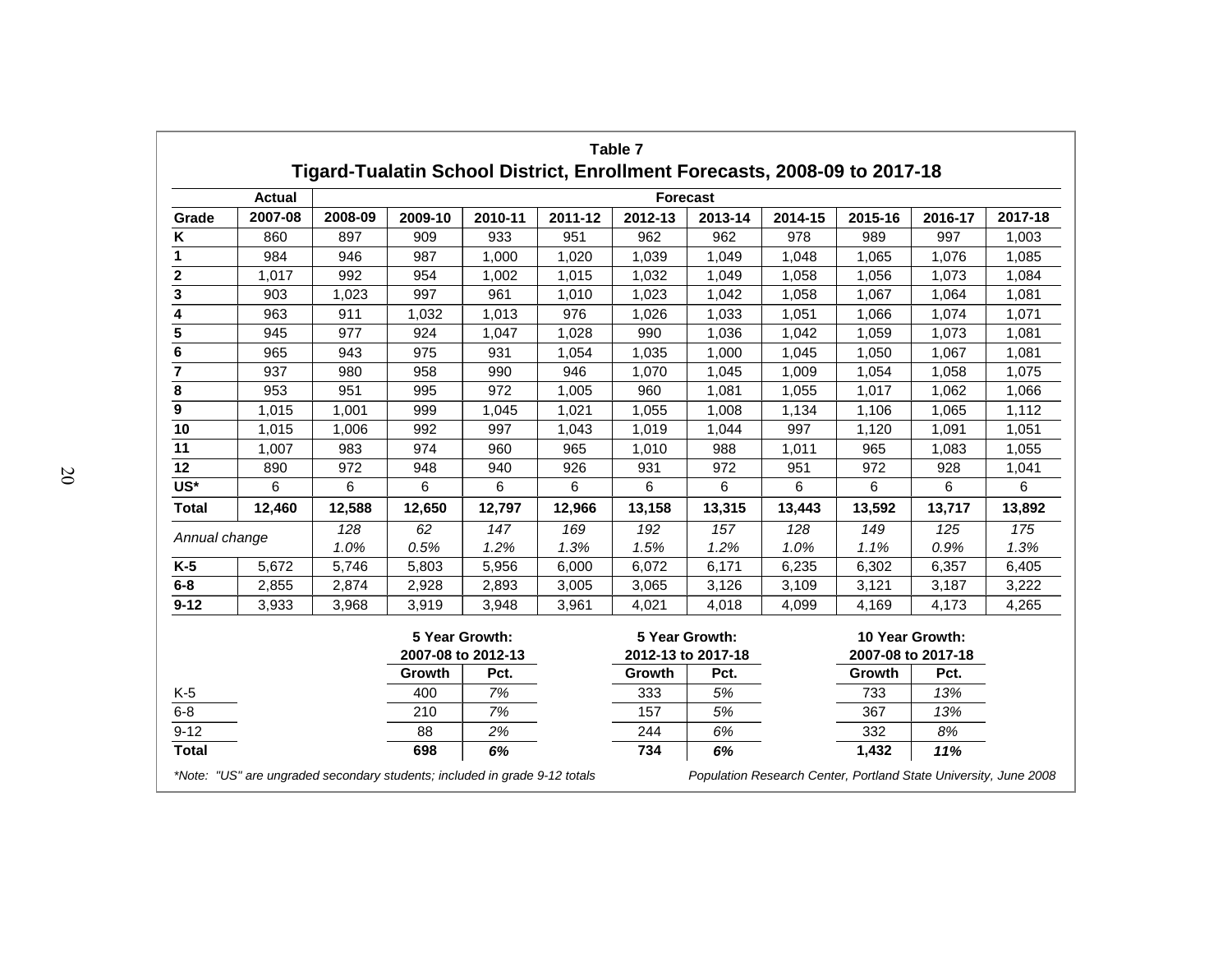#### *Individual School Forecasts*

We prepared forecasts for individual schools under a scenario in which current boundaries and grade configurations remain constant. Of course, school districts typically respond to enrollment change in various ways that might alter the status quo, such as attendance area boundary changes, building new schools, or offering special programs. However, the individual school forecasts depict what future enrollments might be if today's facilities and boundaries were unchanged.

The methodology for the individual school forecasts is the same as in the mid-range forecast, but more judgment is needed to distribute future births from the district-wide enrollment to individual elementary attendance areas. Births are allocated to attendance areas through 2012 based on trends in actual births to residents of each area during the 1998 to 2005 period, and expected levels of housing development. New kindergarten classes were forecast each year based on expected ratios of kindergarten to birth cohorts within elementary attendance areas. Subsequent grades were forecast using GPRs based initially on recent rates and adjusted based on expected levels of housing growth. The final forecasts for individual schools are controlled to match the district-wide forecasts.

Among elementary schools, Alberta Rider and Woodward's attendance areas contain the most buildable residential land as well as the TTSD portion of the West Bull Mountain UGB expansion area. Most of their buildable land within the City of Tigard is zoned R-7 for homes with a minimum lot size of 5,000 square feet, a higher density than most existing neighborhoods. The two schools are likely to experience the largest increase among elementary schools over the next 10 years if their boundaries remain unchanged.

Middle school enrollment growth is concentrated at Twality due to growth in its feeder elementary schools, notably Alberta Rider and Deer Creek, as well as ongoing new housing development. Each of the high schools is expected to grow slowly during the first several years of the forecast, with most of their growth occuring after 2013-14.

Table 8 on the next page presents the enrollment forecasts for each school, grouped by school level (elementary, middle, and high).